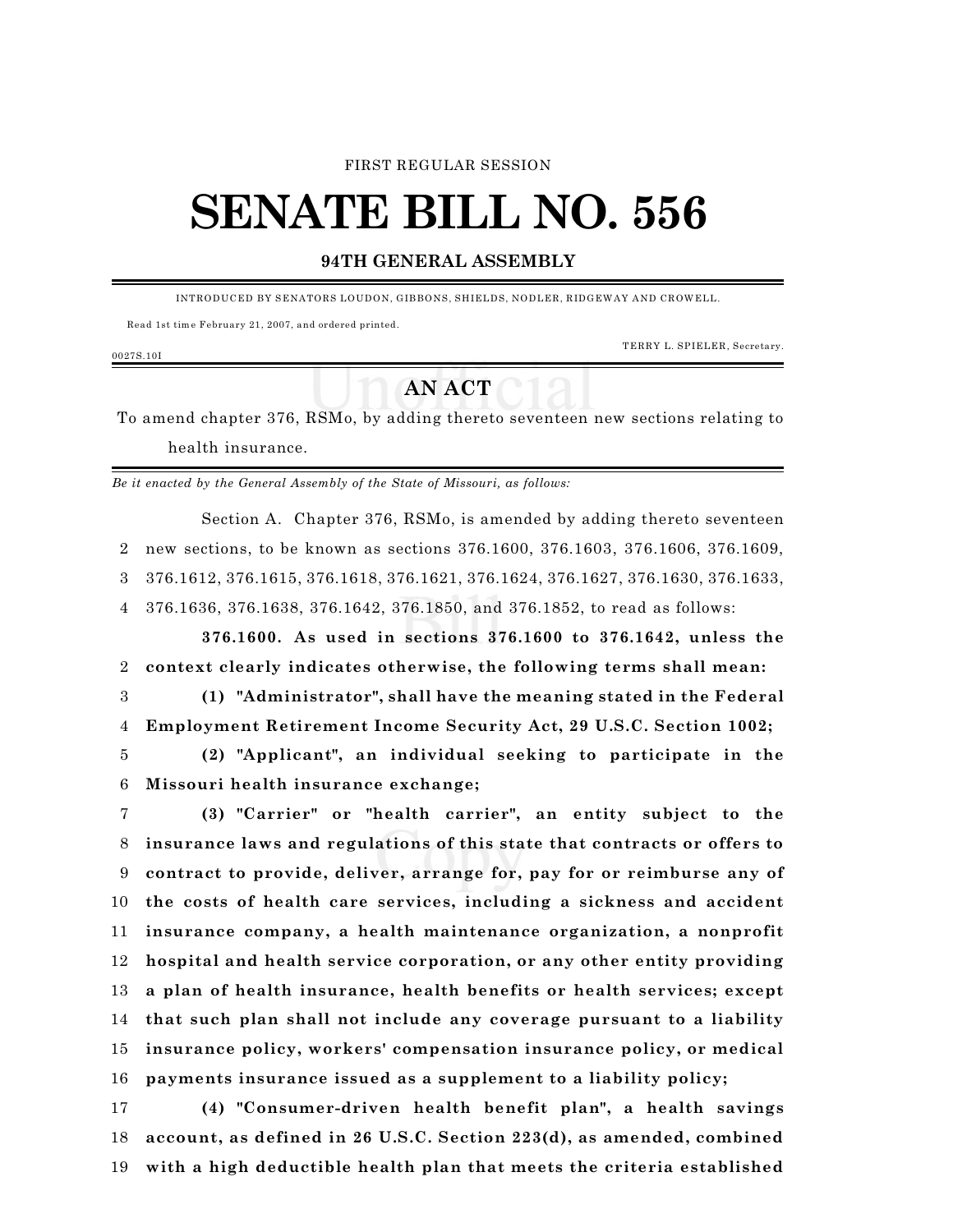**in 26 U.S.C. Section 223(c)(2), as amended, and any regulations promulgated thereunder, or a health reimbursement arrangement that meets the requirements of Internal Revenue Code, Notice 2002-45, 2002- 2 C.B. 93;**

 **(5) "Creditable coverage", continual coverage of an applicant under any of the following health plans, with no lapse in coverage of more than sixty-three days immediately prior to the date of application:**

**(a) An employer sponsored plan;**

**(b) A health benefit plan;**

**(c) Part A or Part B of Title XVIII of the Social Security Act;**

 **(d) Title XIX of the Social Security Act, other than coverage consisting solely of benefits under Section 1928 of that Act;**

**(e) Chapter 55 of Title 10 of the United States Code;**

 **(f) A medical care program of the Indian Health Service or of a tribal organization;**

 **(g) The Missouri health insurance pool established under sections 376.960 to 376.989, or other similarly situated state benefits risk pool;**

 **(h) A health plan offered under the Federal Employees Health Benefits Program (FEHBP), Title 5, Chapter 89 of the United States Code;**

 **(i) A public health plan as defined by federal regulations authorized by the Public Health Service Act, Section 2701(c)(1)(i), as amended by P.L. 104-191;**

 **(j) A health benefit plan under Section 5(e) of the Peace Corps Act, 22 U.S.C. 2504(e); or**

 **(k) Any other qualifying coverage required by the Health Insurance Portability and Accountability Act of 1996, as it may be amended, or regulations under that federal act;**

 **(6) "COBRA", the Consolidated Omnibus Budget Reconciliation Act of 1985, approved April 7, 1986 (100 Stat. 231; 29 U.S.C. Section 1161 et seq.);**

**(7) "Dependent":**

**(a) The spouse of the principal insured; or**

 **(b) An individual who is related to the principal insured by birth, marriage, or adoption; and**

**(c) Who also meets the definition of a dependent as set forth in**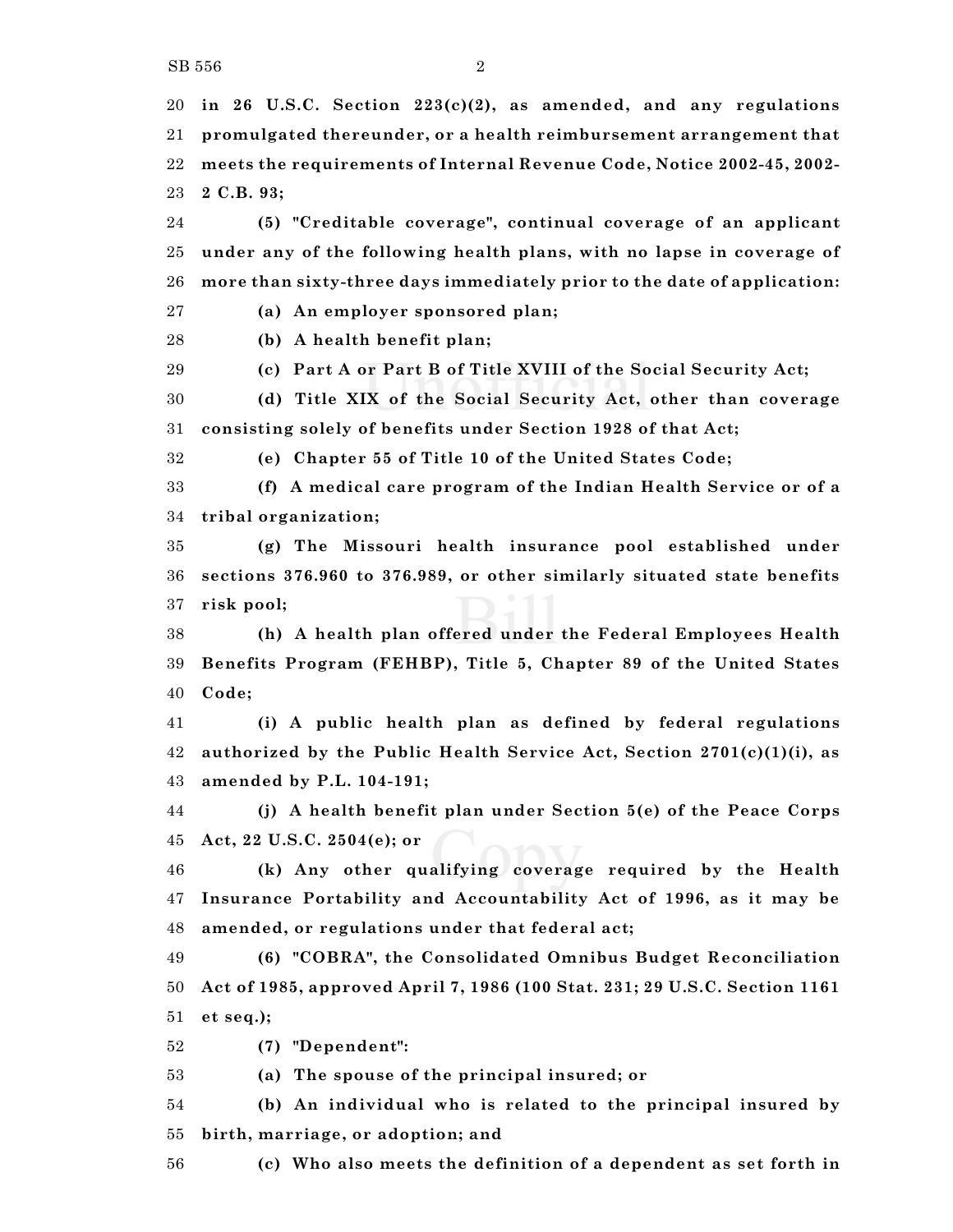**the United States Internal Revenue Code, 26 U.S.C. Section 152;**

 **(8) "Director", the director of the department of insurance, financial and professional regulation;**

 **(9) "Eligible individual", an individual who meets the requirements of section 376.1624;**

 **(10) "Employer", any individual, partnership, association, corporation, business trust, or person or group of persons that:**

**(a) Employs one or more persons in the state; and**

**(b) Files payroll tax information on those persons;**

 **(11) "Exchange" the Missouri health insurance exchange established under sections 376.1600 to 376.1642;**

 **(12) "Exchange board" or "board", the board authorized under sections 376.1600 to 376.1642 to administer the Missouri health insurance exchange;**

 **(13) "Exchange director" the director of the Missouri health insurance exchange appointed by the exchange board under section 376.1606;**

 **(14) "Federal health coverage tax credit eligible individual", any individual who is eligible for benefits under 26 U.S.C. Section 35(c); (15) "Health benefit plan", "health plan", or "plan", a policy, contract, certificate, or agreement entered into, offered, or issued by a health carrier to provide, deliver, arrange for, pay for, or reimburse any of the costs of health care services; except that, a health benefit plan shall not include any coverage under a plan, policy, contract, certificate, or agreement to provide excepted benefits, which shall consist of any of the following types of benefits, or combinations thereof:**

 **(a) Coverage only for only accident, or disability income insurance, or combination thereof;**

**(b) Coverage issued as a supplement to a liability insurance;**

 **(c) Liability insurance, including general liability insurance and automobile liability insurance;**

**(d) Workers' compensation or similar insurance;**

**(e) Medical expense and loss of income benefits;**

**(f) Credit-only insurance; and**

 **(g) Other similar insurance coverage, specified in regulations promulgated by the director, under which benefits for medical care are**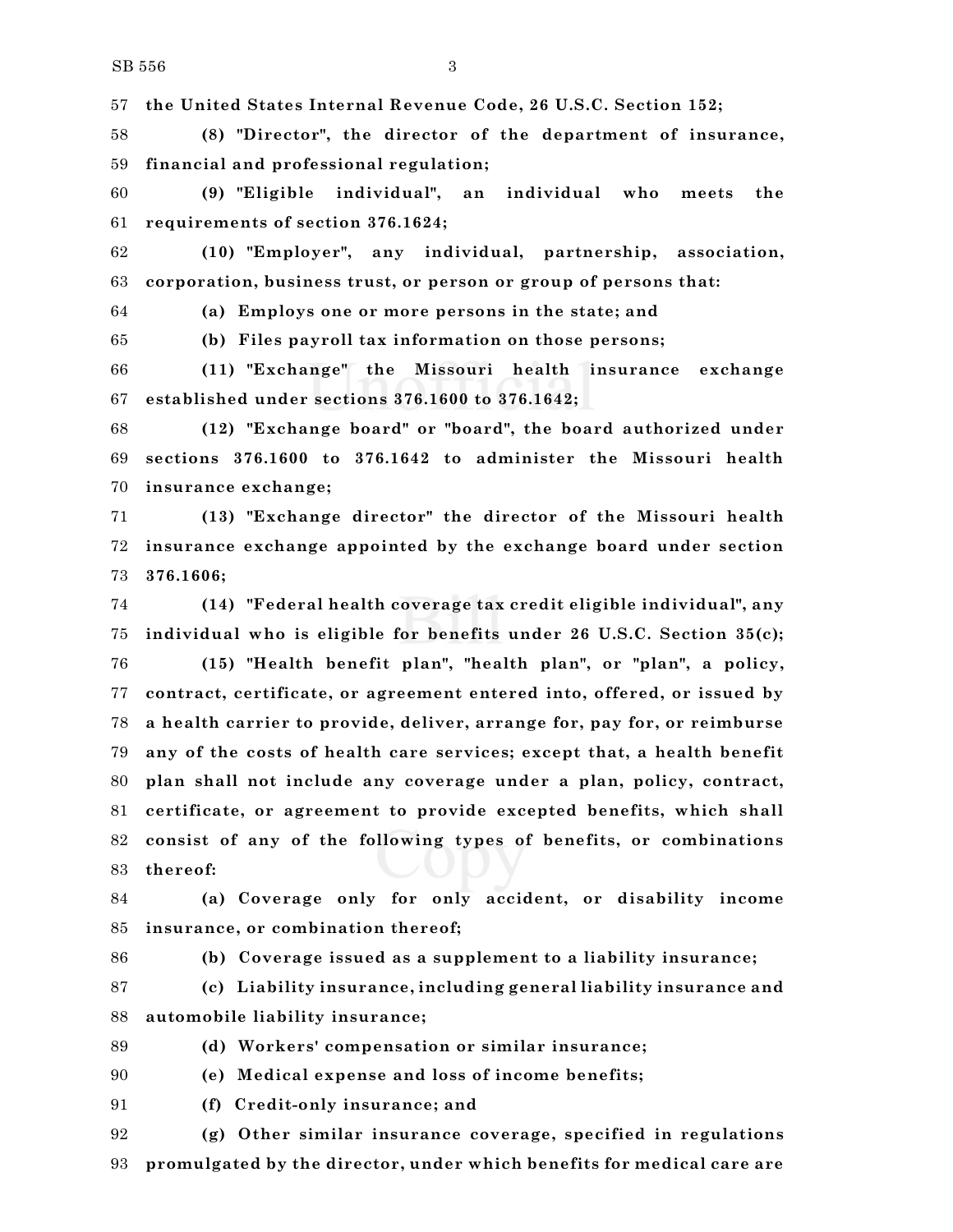**secondary or incidental to other insurance benefits;**

 **(16) "Insurance producer" a person licensed to sell, solicit, or negotiate insurance in Missouri;**

**(17) "Participating employer plan", a group health plan:**

 **(a) That meets the definition of "group health plan" in the federal Employment Retirement Income Security Act, 29 U.S.C. Section 1191b;**

**(b) That is sponsored by an employer; and**

 **(c) In which the plan sponsor has entered into an agreement with the Missouri health insurance exchange to offer and administer health insurance benefits for enrollees in the plan;**

**(18) "Participating individual", a person that:**

 **(a) Seeks to obtain coverage under benefit plans offered through the exchange; and**

 **(b) The exchange has determined to be an eligible individual for purposes of obtaining coverage under participating insurance plans offered through the exchange;**

 **(19) "Participating plan" or "participating insurance plan", a health benefit plan offered through the exchange;**

 **(20) "Plan year", the period of time during which the insured is covered under a health benefit plan, as stipulated in the contract governing the plan;**

 **(21) "Preexisting condition", a medical condition that was present before the effective date of coverage, whether or not any medical advice or treatment was recommended or received regarding the condition. A preexisting condition does not include pregnancy or genetic information, in the absence of a diagnosis of a condition related to the information;**

 **(22) "Preexisting condition provision", a provision in a health benefit plan that denies, excludes, or limits benefits for an enrollee for expenses or services relating to a preexisting condition;**

 **(23) "Qualified dependent", an individual who qualifies as a dependent as defined in 26 U.S.C. Section 152;**

 **(24) "Rate", the premiums or fees charged by a health benefit plan for coverage under the plan;**

 **(25) "Resident", a person who is legally domiciled and physically resides on a permanent and full-time basis in a place of permanent habitation in Missouri. A "resident" also includes a person who is a full-**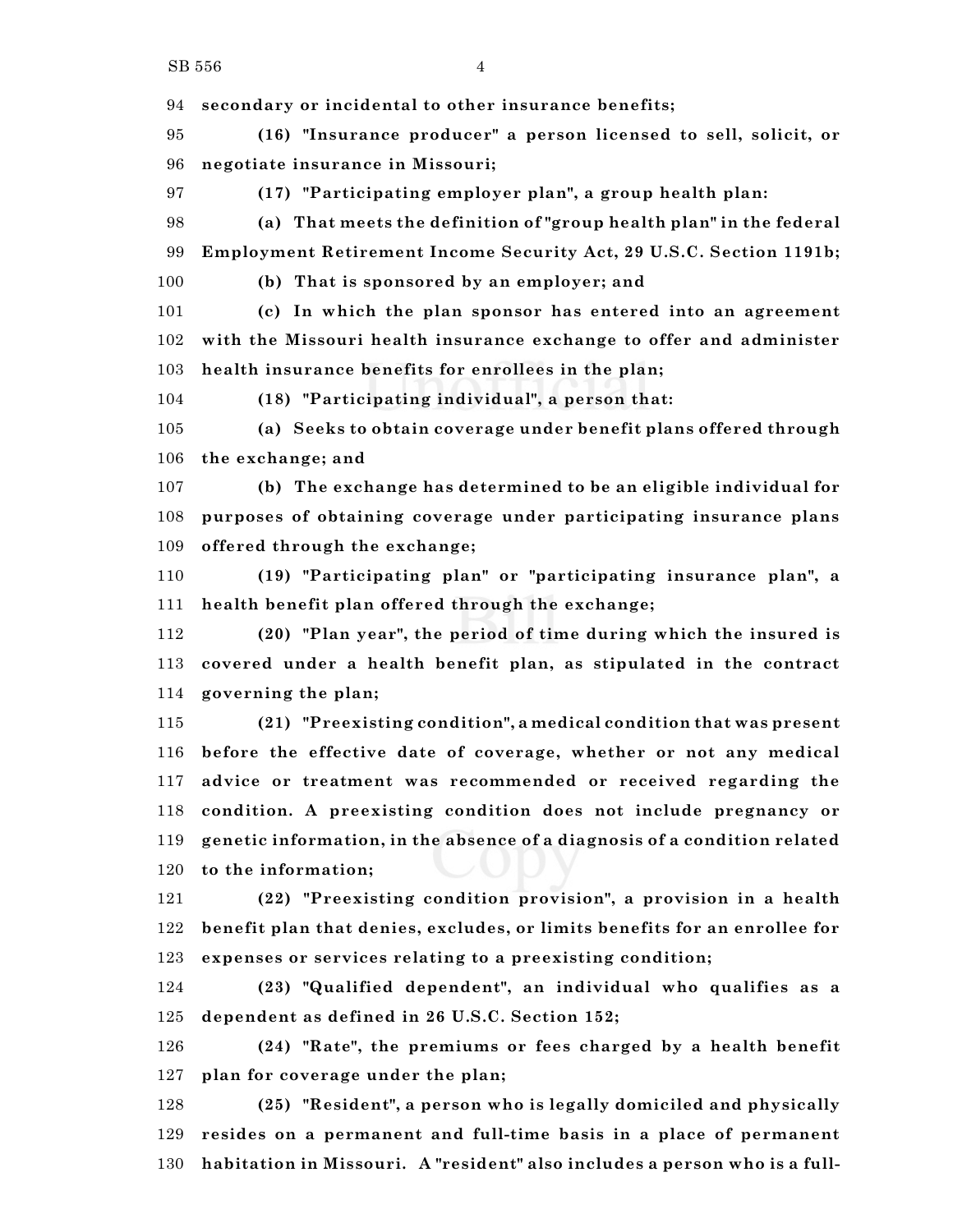$SB 556$   $5$ 

**time student attending an institution outside of the state.**

**376.1603. 1. The Missouri health insurance exchange is hereby established. The exchange is created for the purpose of facilitating the availability, choice and adoption of private health insurance plans to eligible individuals and groups as described in sections 376.1600 to 376.1642. The Missouri health insurance exchange shall serve as a mechanism through which carriers and insurers can offer policies that combine the best features of the traditional group and non-group insurance markets. The exchange shall serve as a market organizer, providing a single, centralized system facilitating the buying and selling of health insurance. All eligible individuals shall be permitted to obtain health insurance benefits through the exchange, subject to the provisions of sections 376.1600 to 376.1642. Any carrier offering a health benefit plan approved by the director under section 376.1621 may offer such plan through the exchange.**

 **2. The exchange shall be a body corporate and may sue and be sued, transact business contracts, invest funds, and in addition to the powers and duties described in sections 376.1600 to 376.1642, the exchange shall be vested with such other powers as may be necessary or proper to enable it, its exchange board, its employees, and agents to carry out fully and effectively the purposes of sections 376.1600 to 376.1642.**

**376.1606. 1. There shall be an exchange board, with duties and powers established by sections 376.1600 to 376.1642, that shall govern the exchange. The exchange board is vested with full power, authority and jurisdiction over the exchange. The exchange board may perform all acts necessary or convenient in the administration of the company or in connection with the insurance business to be carried on by the exchange. The exchange board shall be constituted as follows:**

 **(1) The director of the department of insurance, financial and professional regulation, ex officio;**

 **(2) The director of the department of health and senior services, ex officio;**

 **(3) The commissioner of the office of administration, ex officio; and**

 **(4) Six members appointed by the governor with the advice and consent of the senate. Of the six members appointed to the exchange**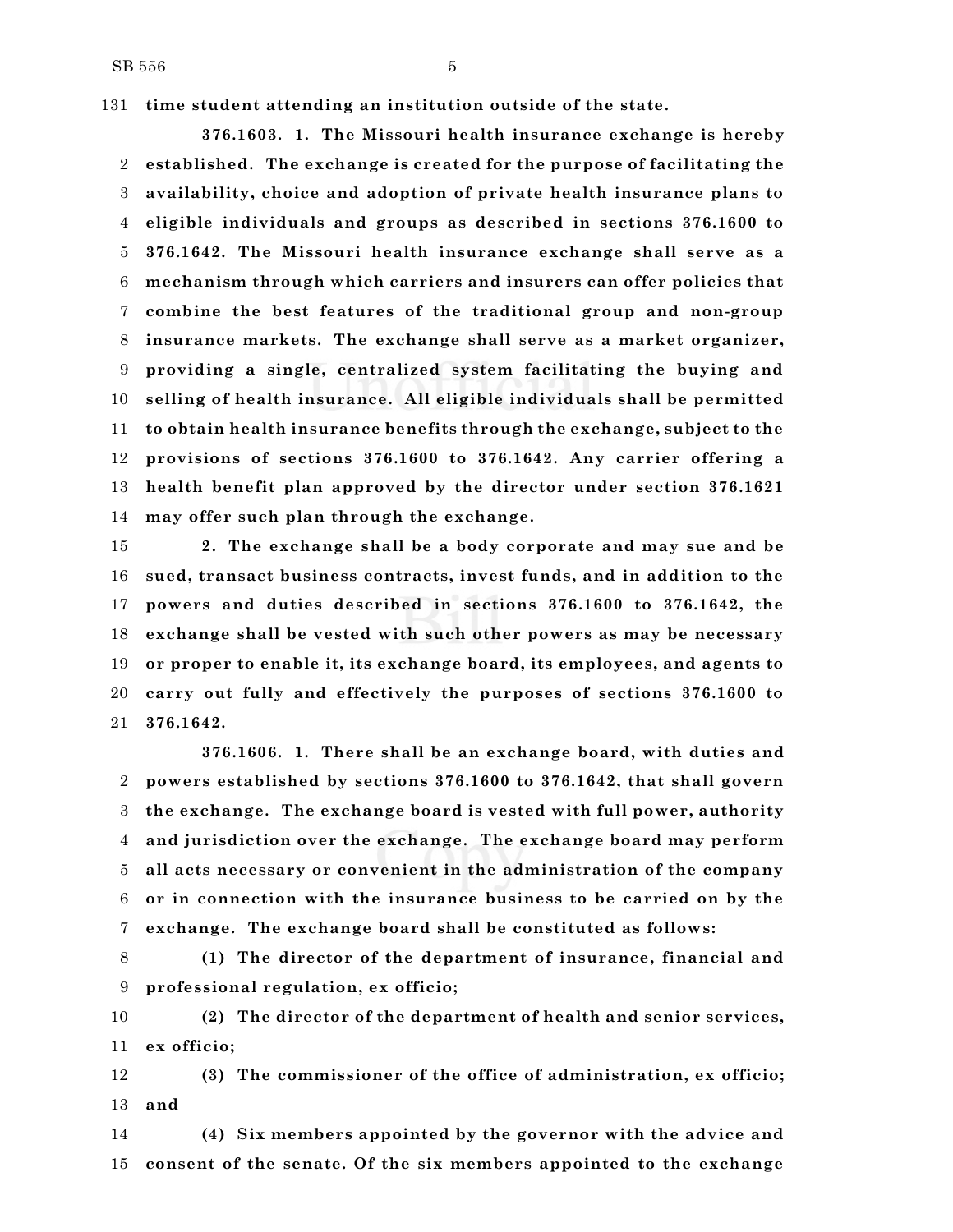**board by the governor, one shall be:**

 **(a) A member of good standing of the American Academy of Actuaries;**

**(b) A health economist;**

**(c) A person who represent the interests of small business;**

**(d) A representative of a health consumer organization;**

**(e) An employee health benefits plan specialist; and**

 **(f) A representative of a licensed health insurance carrier that is not participating in the exchange.**

 **2. All appointments shall be for a term of three years, but a person appointed to fill a vacancy shall serve only for the unexpired term. An appointed member of the exchange board shall be eligible for reappointment. From its members, the board shall annually elect a chair and a vice-chair. Each member of the board serving in an ex officio capacity may appoint a designee. The board shall meet at least six times a year, at places and dates determined by the board.**

 **3. Members shall serve without pay, but shall be reimbursed for actual expenses necessarily incurred in the performance of their duties.**

 **4. Meetings and records of the exchange board shall be subject to the provisions of chapter 610, RSMo. Records containing the name, residence, telephone numbers, or any other identifying information which otherwise identifies a participating individual, are confidential and exempt from the provisions of chapter 610, RSMo.**

 **5. The exchange board shall appoint an exchange director who shall serve at the pleasure of the board. The exchange director shall be under the general supervision of the exchange board. The exchange director shall be the chief executive officer of the exchange, and a full time employee of the exchange, and shall be responsible for administering all of the exchange's activities and contracts and supervising all of the exchange's staff. The exchange director shall have proven successful experience as an executive at the general management level in the insurance business. The exchange director shall receive a salary commensurate with the duties of the position.**

 **6. No member of the exchange board shall be civilly liable, either jointly or separately, as a result of any act, omission or decision in performance of his duties as specifically required by sections 376.1600 to 376.1642. Such immunity shall not attach for any intentional or**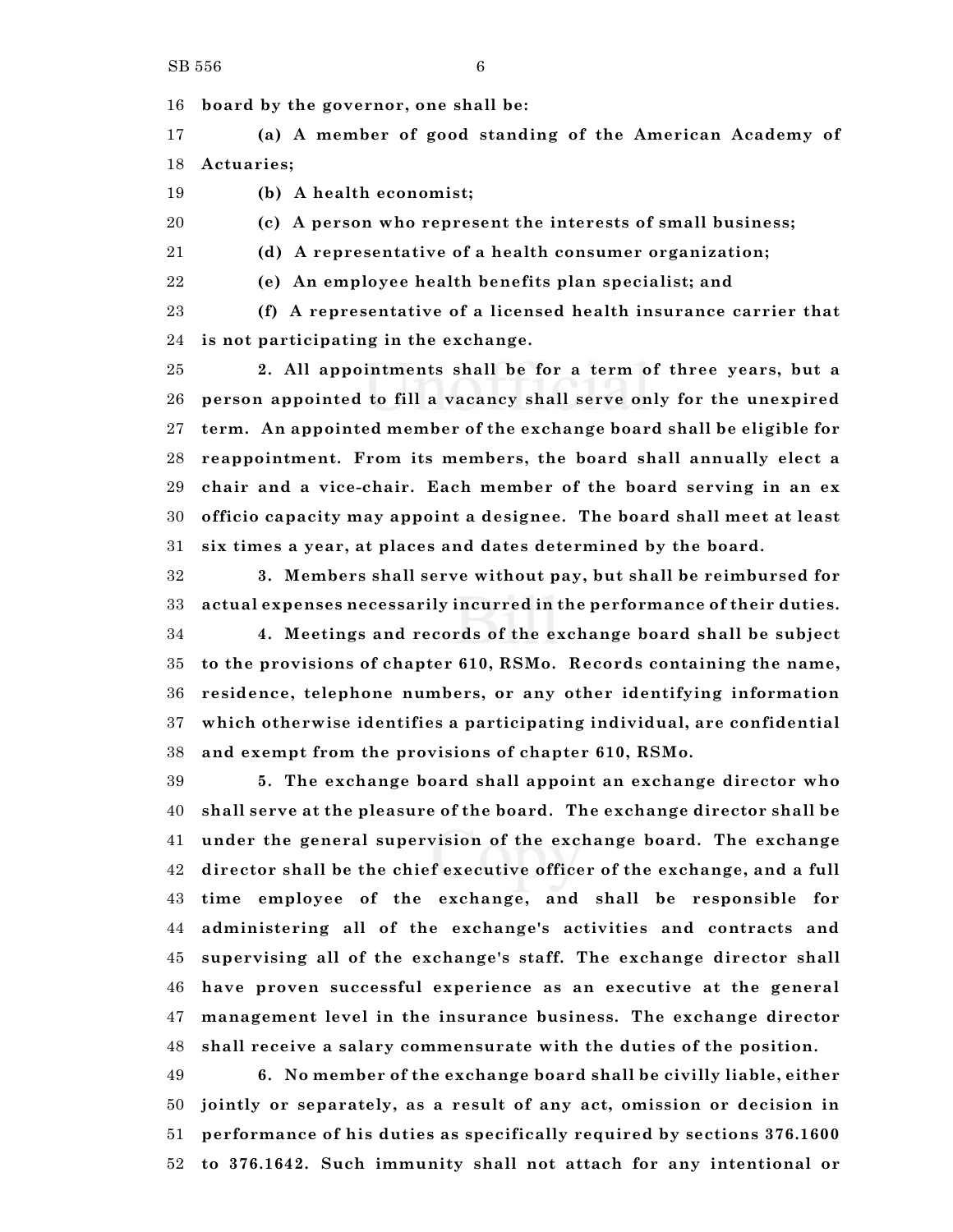**reckless act affecting the property or rights of any person.**

**376.1609. The exchange board is authorized to implement and administer the exchange. The goal of the exchange board is to facilitate the purchase of health care insurance products through the exchange at an affordable price by eligible individuals, employers, and groups. For these purposes, the exchange board is authorized and empowered to:**

**(1) Administer all of the exchange's activities and contracts;**

 **(2) Establish procedures for operations of the exchange; (3) Prepare an annual budget for the exchange;**

 **(4) Enter into contracts with public or private entities to carry out the duties of the exchange, including contracts to administer applications, eligibility verification, enrollment, and premium payments for specific groups or populations. Any organization that the exchange board enters into a contract with to administer any of the functions or duties of the exchange shall not be a carrier that offers a participating plan through the exchange. The exchange board shall not have the authority to enter into contracts with healthcare providers;**

 **(5) Take any legal action necessary or proper on behalf of the exchange;**

 **(6) Hire or contract with appropriate legal, actuarial, administrative personnel, and other advisors to provide technical assistance in the management and operation of the exchange;**

 **(7) Establish and execute a line of credit, and establish one or more cash and investment accounts to carry out the duties of the exchange;**

 **(8) Establish and collect administrative fees from carriers based on the number of persons covered by the plans or plans offered through the exchange by the carrier sufficient to fund the costs of administering the exchange;**

**(9) Apply for grants from public and private entities;**

 **(10) Contract with sponsoring employers of participating employer plans to act as the plan's administrator;**

 **(11) Establish procedures for the enrollment of eligible individuals, employers, groups, and local government employees;**

 **(12) Establish and manage a system for collecting premium payments made by, or on behalf of, individuals obtaining health**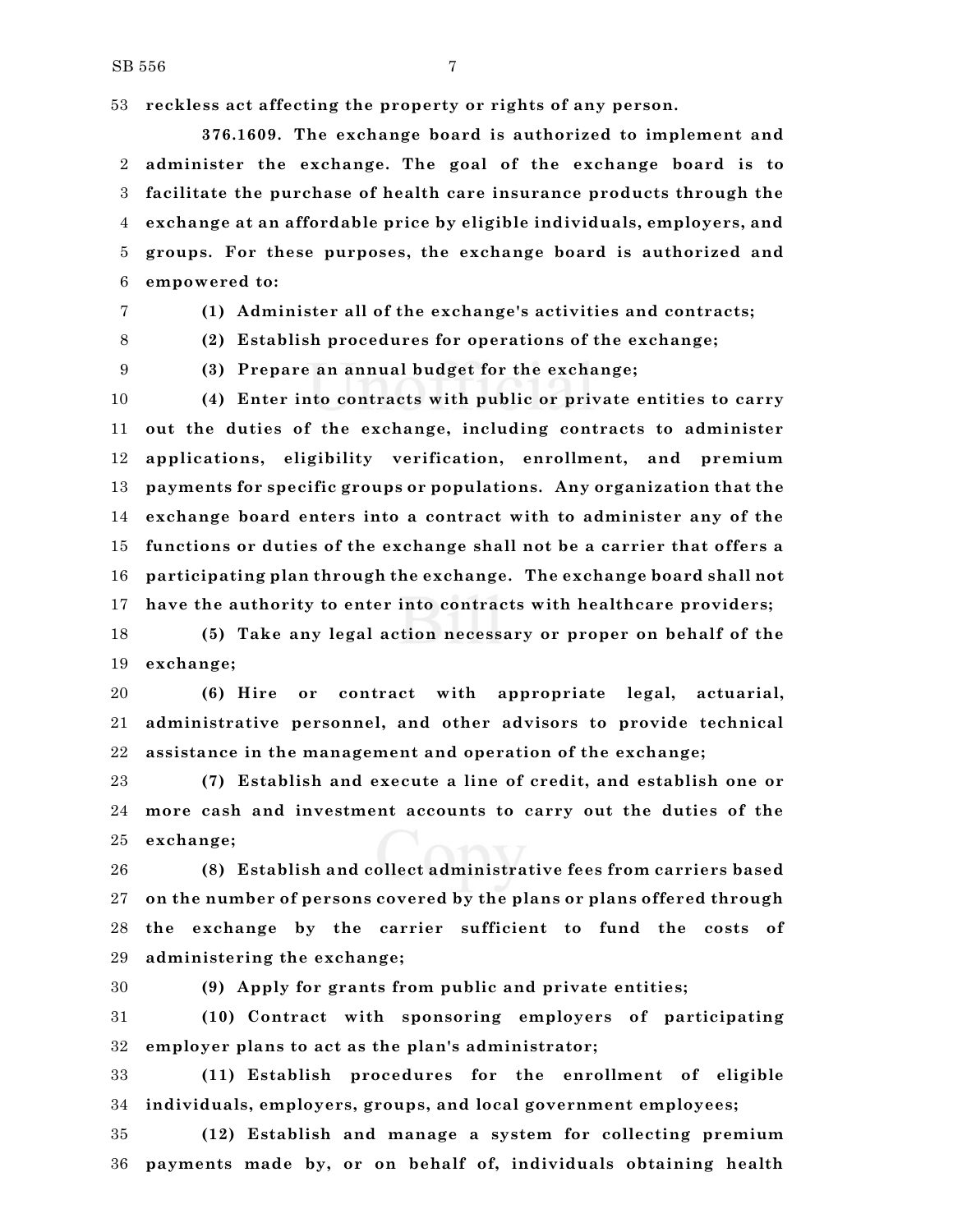**insurance coverage through the exchange, including any premium payments made by enrollees, employers, or other organizations, and transmitting such payments to the chosen plans; and**

 **(13) Undertake any other activities necessary to implement the powers and duties set forth in sections 376.1600 to 376.1642.**

**376.1612. 1. The exchange director shall develop and administer a program that will offer all eligible individuals the opportunity to purchase a health benefit plan through the exchange. Subject to approval by the exchange board, the exchange director shall establish and administer procedures for the effective operation of the exchange, including procedures for:**

**(1) Providing information on the exchange to applicants;**

 **(2) Enrolling eligible individuals in the exchange and managing enrollment, including:**

 **(a) Creating a standard application form to collect information necessary to determine the eligibility and previous coverage history of an applicant; and**

 **(b) Processing any payments for coverage received by the exchange;**

 **(3) Preparing and distributing certificate of eligibility forms and enrollment instruction forms to insurance producers and to the general public;**

 **(4) The election of coverage by participating individuals from among participating plans, including establishing and administering an annual open enrollment period and providing for coverage elections outside of the annual open enrollment on the occurrence of any qualifying event specified in section 376.1630, including preparing and distributing to participating individuals:**

 **(a) Descriptions of the coverage, benefits, limitations, co-payments, and premiums for all participating plans; and**

 **(b) Forms and instructions for electing coverage and arranging payment for coverage;**

 **(5) Preparing and distributing to participating individuals the following information:**

 **(a) Descriptions of the coverage, benefits, limitations, co-payments, and premiums for all participating plans;**

**(b) Forms and instructions for electing coverage and arranging**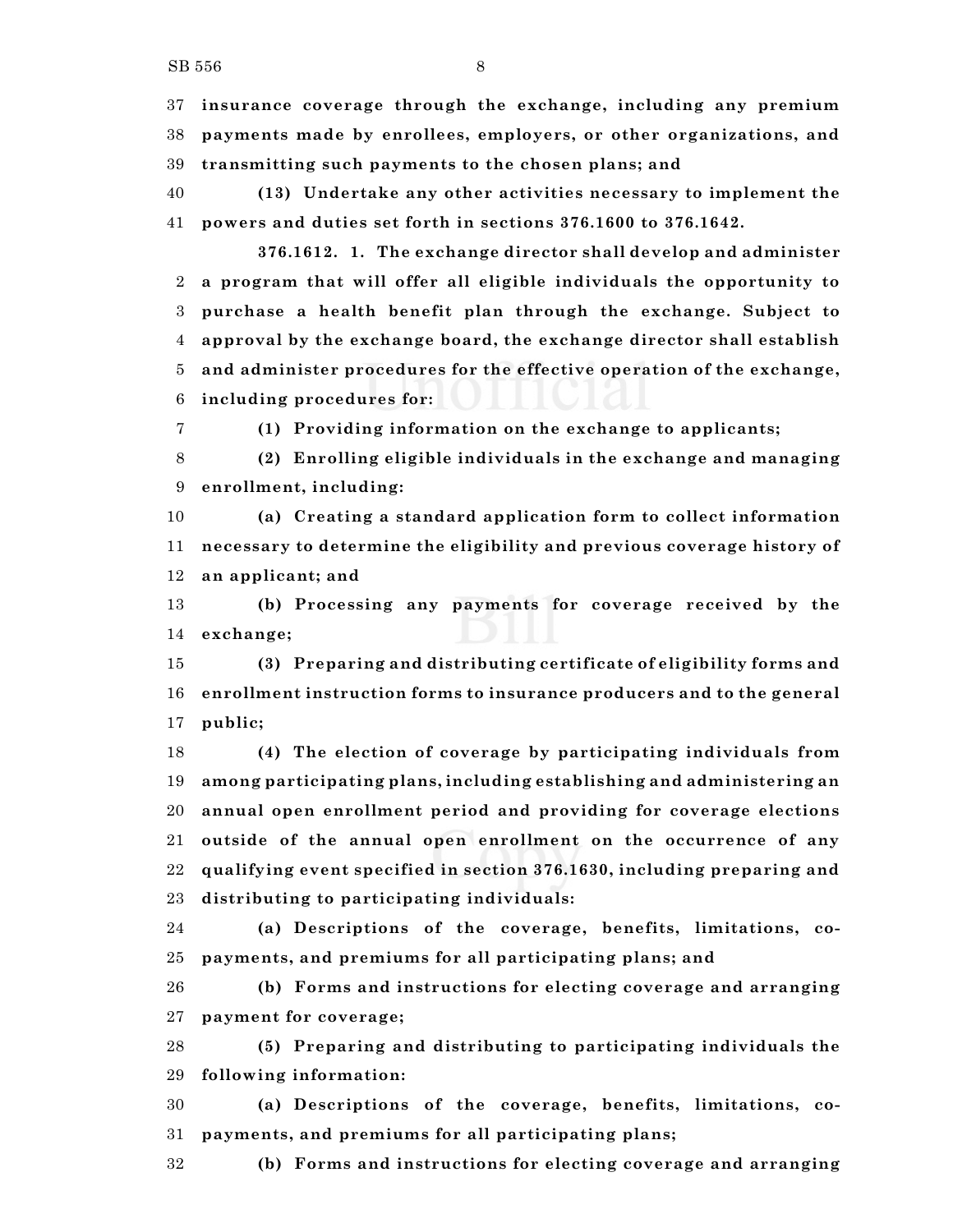**payment for coverage; and**

 **(c) Any other information the exchange deems necessary in order for participating individuals to make informed coverage elections;**

 **(6) The handling of and accounting for funds received and disbursed by the exchange;**

 **(7) Collecting and transmitting to the applicable participating plans all premium payments or contributions made by or on behalf of participating individuals, including developing mechanisms to:**

 **(a) Receive and process employer contributions and payroll deductions made by participating individuals, regardless of whether such individuals are enrolled in a participating employer plan;**

 **(b) Enable a participating individual to pay any portion of coverage offered through the exchange by electing to assign to the exchange any federal earned income tax credit payments due to the participating individual; and**

 **(c) Receive and process any applicable federal or state tax credits or other premium support payments for the health insurance, as may be established by law; and**

 **(8) Establishing and administering a website at which individuals and other groups can examine the various health insurance coverage options available through the exchange and which contains a program or programs designed to assist individuals, after inputting basic information about themselves and any covered dependents, in determining the costs of the various health insurance coverage options available to them and which health insurance options provide the best coverages at the least costs for the individuals.**

 **2. The exchange director shall publicize the existence of the exchange and disseminate information on eligibility requirements and enrollment procedures for the exchange.**

 **3. The exchange director shall establish and maintain accounts for the receipt and disbursement of funds used to manage and operate the exchange, including:**

 **(1) A segregated management account for the receipt and disbursement of money allocated to fund the expenses incurred in administering the exchange;**

**(2) A segregated operations account for:**

**(a) The receipt of all premium payments or contributions made**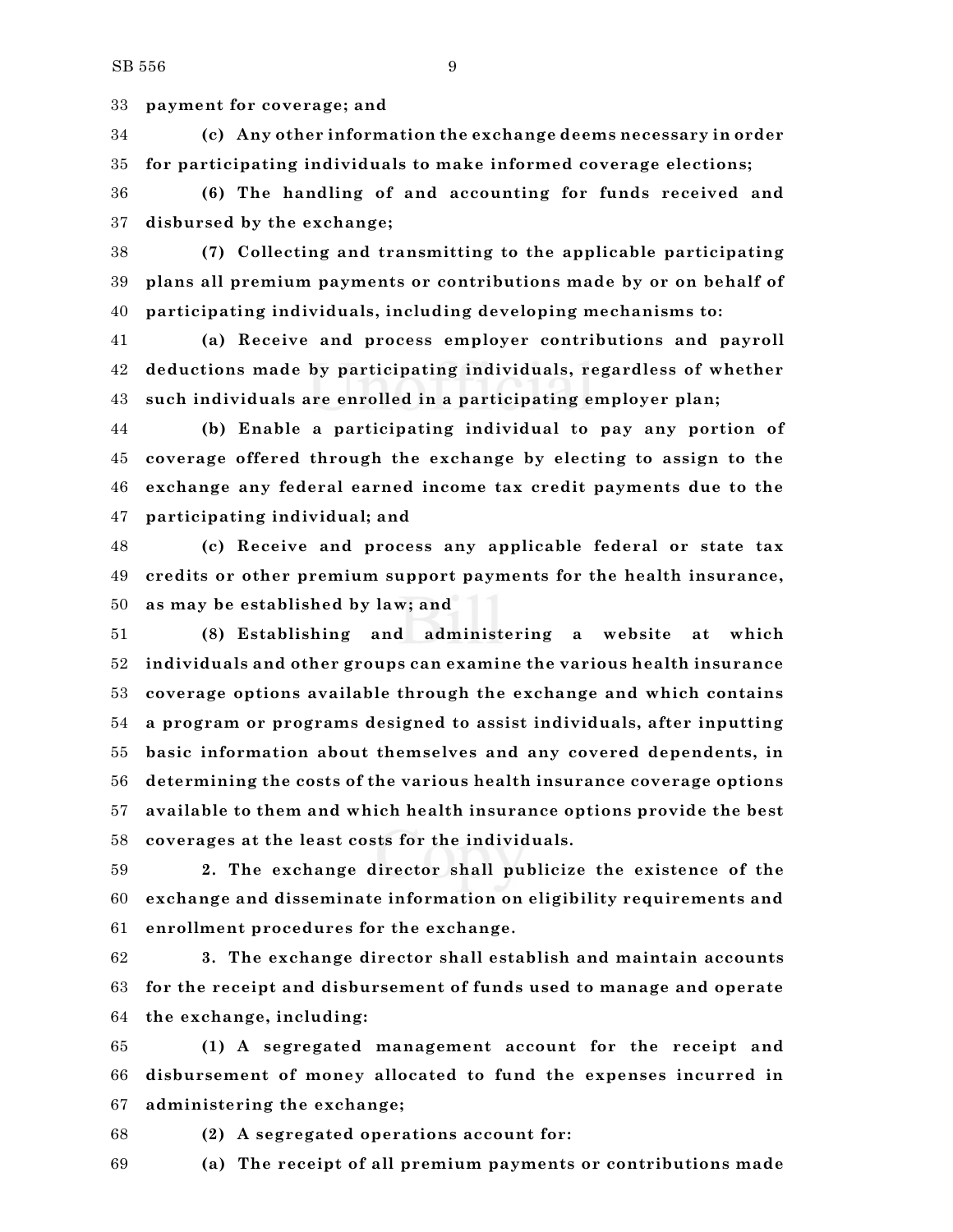**by or on behalf of participating individuals; and**

**(b) The disbursement:**

**a. Of premium payments to participating plans; and**

 **b. Of commissions or payments to insurance producers and other entities entitled under to receive payments for their services in enrolling eligible individuals or groups in the exchange.**

 **4. The exchange director shall have the authority to act as the plan administrator for any participating employer plan, and undertake the obligations required of a plan administrator under federal law for all such participating employer plans.**

 **5. The exchange director shall have the authority to hire and supervise staff, as may be determined necessary by the exchange board, for the administration of the exchange.**

 **6. The exchange director shall arrange for annual audits of the records and accounts of the exchange by a certified public accountant or firm of certified public accountants. The state auditor shall examine such audits at least once every three years and report to the exchange board and the governor.**

 **7. The advisory committee established under subsection 1 of section 376.1621 shall annually review the exchange's administrative budget and issue recommendations to the exchange board with respect to how the exchange can minimize administrative and other transaction costs.**

**376.1615. The exchange director shall establish and administer at least one service center. A service center established under this section shall provide information on the exchange and the plans offered through the exchange to applicants and enroll eligible individuals seeking to participate in the exchange.**

**376.1618. 1. All operating expenses of the exchange shall be paid from funds collected by or on behalf of the exchange. The accounts of the exchange are special fund accounts and the money in the accounts are not part of the general revenue fund of Missouri. The state shall not provide general revenue fund appropriations to the exchange and the obligations of the exchange are not a debt of the state or a pledge of the credit of the state. All debts, claims, obligations, and liabilities of the exchange shall be the debts, claims, obligations, and liabilities of the exchange only and not of the state or the state's agencies,**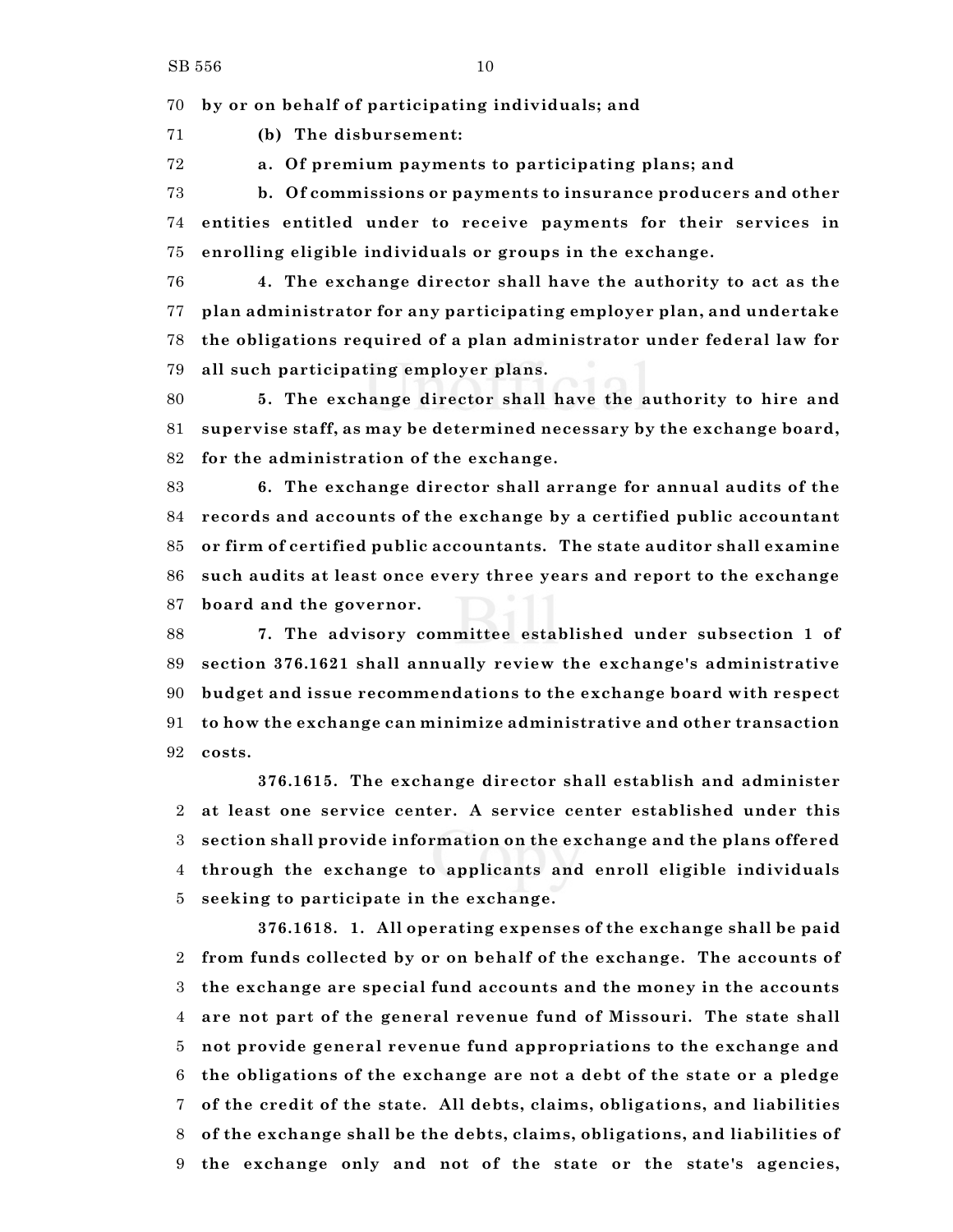**instrumentalities, officers, or employees.**

 **2. The assets of the exchange shall be exempt from taxation by the state and local government.**

**376.1621. 1. The exchange shall offer to participating individuals only plans that have been certified by the director of the department of insurance, financial and professional regulation as eligible to be offered through the exchange. To be able to offer a plan through the exchange described in sections 376.1600 to 376.1642, a carrier must be licensed to issue health insurance in Missouri and be in good standing with the department of insurance, financial and professional regulation. Prior to the exchange's initial open enrollment period, the exchange board shall establish standardized health benefit plans that carriers must offer through the exchange. The development of the plan designs shall be based upon the recommendations of the advisory committee established under this subsection. An advisory committee is hereby established to develop and recommend to the exchange board the types of health benefit plan designs to be offered through the exchange and the criteria for offering such plans. The advisory committee shall be composed of a representative of a health carrier that issues individual health benefit plans in this state, a representative of a health carrier that issues health benefit plans to small employers, an actuary, and three persons from three separate health carriers who are qualified by experience in designing health benefit plans. The advisory committee may solicit oral or written testimony from other interested parties in the furtherance of its duties. The advisory committee established pursuant to this subsection shall report to the exchange board. The types of coverage options and the number of health benefit plan designs to be offered through the exchange shall be based upon the recommendations of the advisory committee. Each carrier, however, may offer any of the following types of plans through the exchange:**

 **(1) A consumer-driven health benefit plan, as defined in section 376.1600;**

 **(2) A limited mandate health insurance policy as described in section 376.995; and**

 **(3) An enriched health benefit plan comparable to one of the health benefit plans offered to state employees under chapter 103 or a**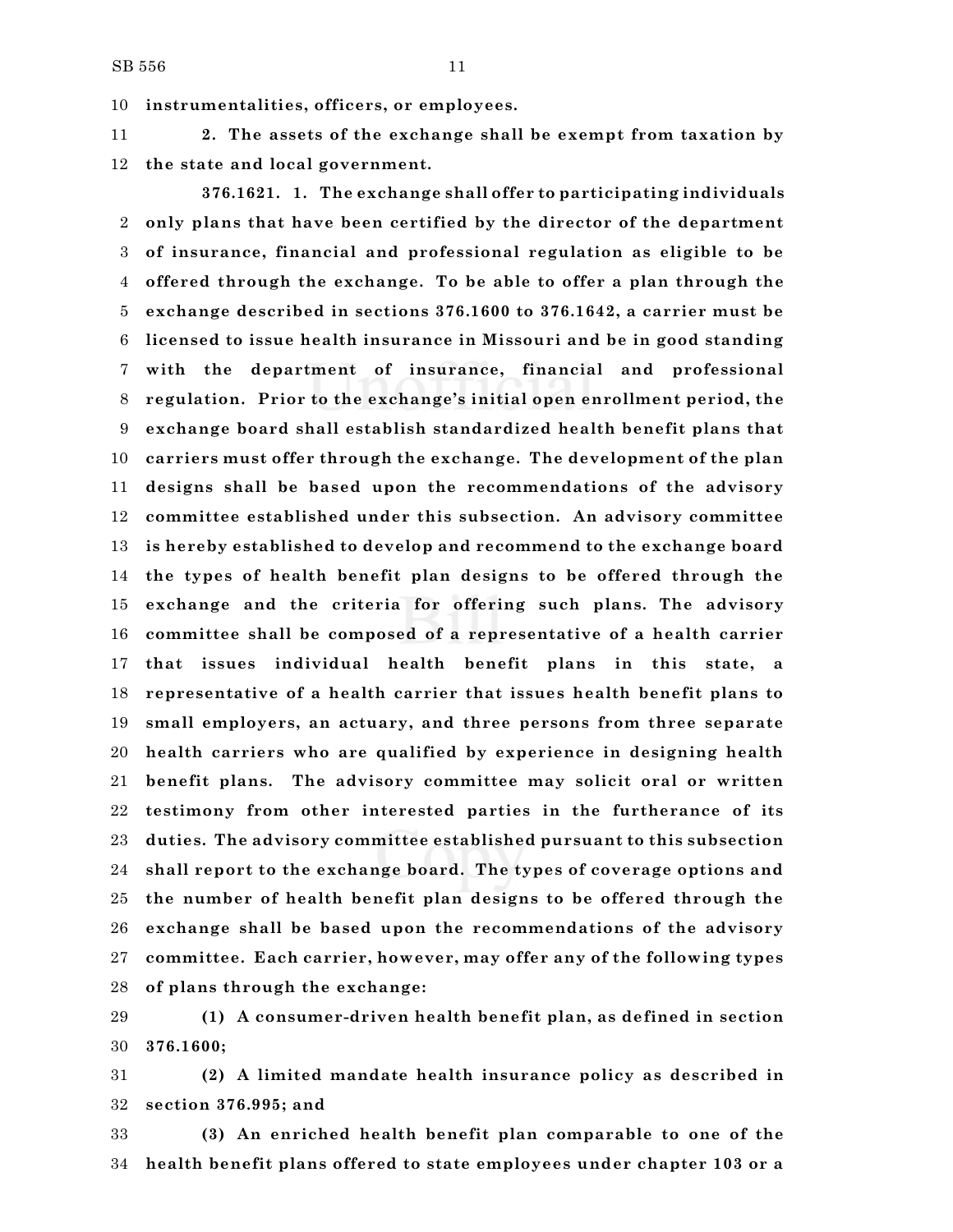**health benefit plan of similar quality and benefits.**

 **2. For each plan year, the exchange shall offer all plans that: (1) Agree to abide by the rules governing plan participation in the exchange; and**

 **(2) Have been certified by the director as eligible to be offered through the exchange as of the date established by the exchange for plans to apply to be a participating plan for the specified plan year.**

 **3. An offering of a participating plan shall be for a term of at least one year, and may be automatically renewed in the absence of a notice of termination by the plan or notice by the director that the plan is no longer certified as eligible to be offered through the exchange.**

 **4. Each plan certified by the exchange board shall contain a detailed description of benefits offered, including maximums, limitations, exclusions, and other benefit limits.**

 **5. Carriers shall offer plans through the exchange at standard rates based upon age, geography, health lifestyle considerations, and family composition that are determined to be actuarially sound in the judgment of the director. The rules for participating plans shall also factor in the availability of reimbursement from the direct payment stop loss fund established under section 376.1642.**

 **6. The rates determined for the first plan year for which the plan is offered through the exchange may be adjusted by the carrier for subsequent plan years based upon experience and any later modifications to plan benefits, provided that any adjustment in rates shall be made in advance of the plan year for which they will apply and on a basis which, in the judgment of the director, is consistent with the general practice of carriers that issue health benefit plans to large employers.**

 **7. The exchange shall not sponsor any insurance or benefit plan, or contract to offer any insurance or benefit plan, as a participating plan that has not first been certified by the director in accordance with the provisions of this section.**

 **8. The exchange shall not impose on any participating plan or on any carrier or plan seeking to participate in the exchange, any forms or conditions, including any requirements or agreements with respect to rates or benefits, beyond, or in addition to, those terms and conditions established and imposed by the director in certifying plans**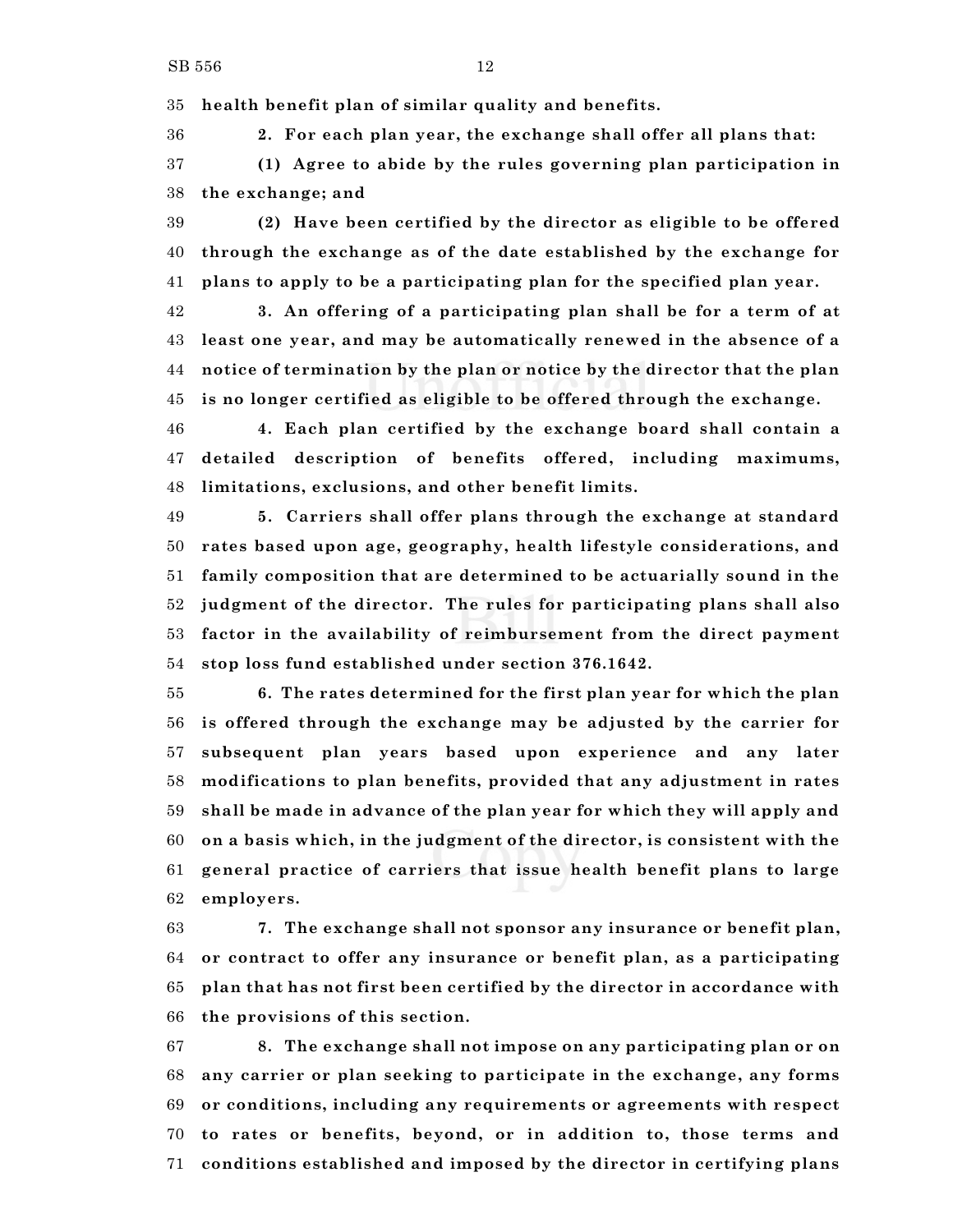**under the provisions of this section.**

 **9. Before a carrier notifies members of a participating plan of the carrier's intent to discontinue the offering of the participating plan, the carrier shall give one hundred and twenty days written notice of its intent to discontinue the participating plan to the director.**

 **10. Each participating plan shall make available to the exchange any reports, data, or other information that the exchange finds reasonably necessary to adequately and effectively perform the functions assigned to it under sections 376.1600 to 376.1642.**

 **11. The certification of a plan may be withdrawn after thirty days notice to the carrier and an opportunity for a hearing as provided for in the administrative procedure act of Missouri, chapter 536, RSMo. The director may, however, decline to renew the certification of any carrier at the end of a certification term.**

 **12. The exchange shall begin offering health benefit plans approved under this section beginning January 1, 2009.**

 **13. The director shall promulgate regulations for certifying plans to participate in the exchange. Any rule or portion of a rule, as that term is defined in section 536.010, RSMo, that is created under the authority delegated in this section shall become effective only if it complies with and is subject to all of the provisions of chapter 536, RSMo, and, if applicable, section 536.028, RSMo. This section and chapter 536, RSMo, are nonseverable and if any of the powers vested with the general assembly pursuant to chapter 536, RSMo, to review, to delay the effective date, or to disapprove and annul a rule are subsequently held unconstitutional, then the grant of rulemaking authority and any rule proposed or adopted after August 28, 2007, shall be invalid and void.**

**376.1624. 1. An individual shall be considered an "eligible individual" to receive coverage through the exchange if the person meets one or more of the following qualifications:**

- 
- **(1) The individual is a resident of Missouri;**

 **(2) The individual is not a resident of Missouri, but is employed at least twenty hours a week at a location in Missouri and the individual's employer does not offer a group health insurance plan, or the individual is not eligible to participate in any group health insurance plan offered by the individual's employer;**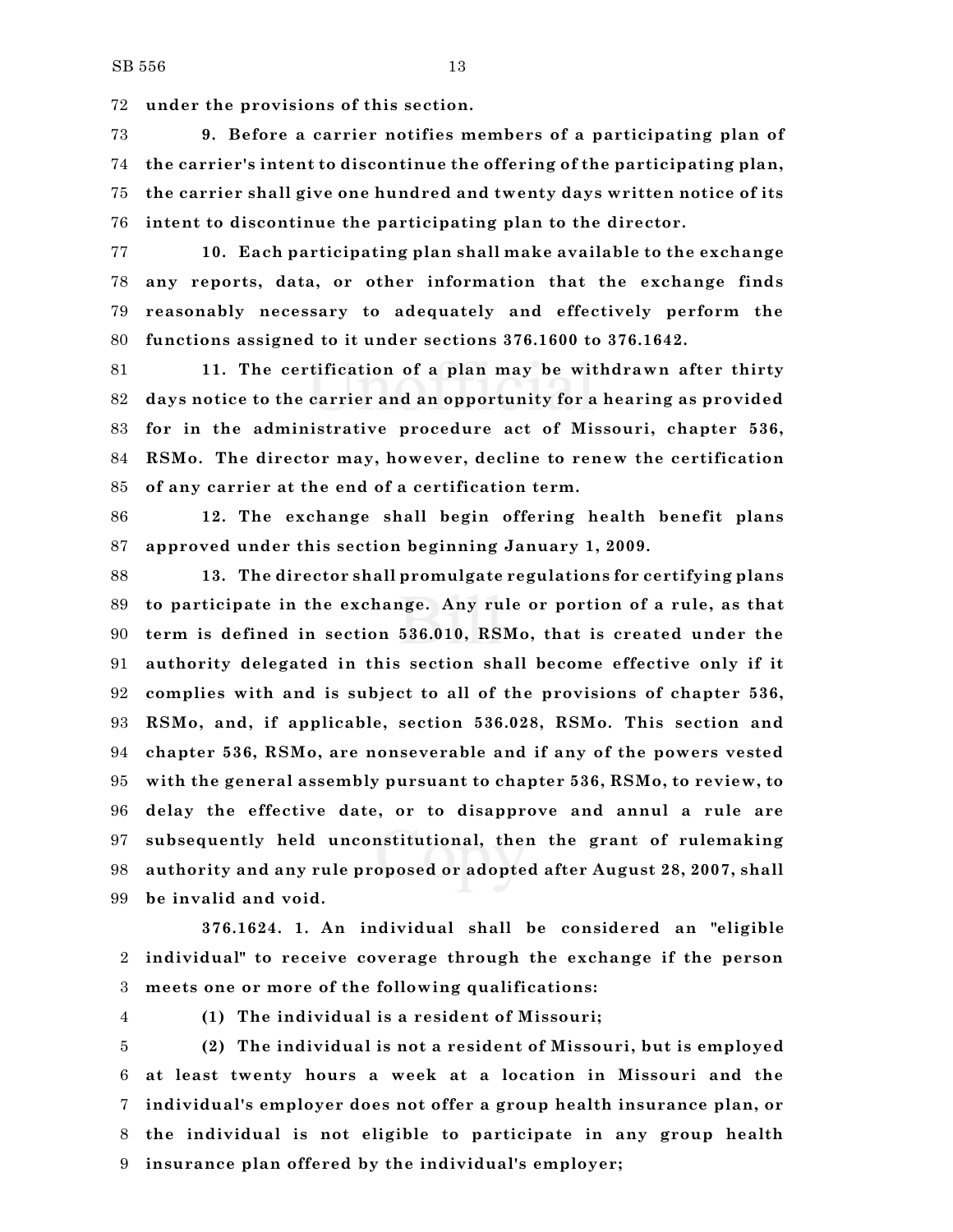**(3) The individual is enrolled in, or is eligible to enroll in, a participating employer plan;**

 **(4) The individual is self-employed in Missouri, and, if a nonresident self-employed individual, the individual's principal place of business is in Missouri;**

 **(5) The individual is a full-time student attending an institution of higher education located in Missouri; or**

 **(6) The individual is a qualified dependent of an individual who is eligible to participate in the exchange by meeting one or more of the qualifications of this section.**

 **2. Any individual enrolled in the Missouri health insurance pool created under sections 376.960 to 376.989 as of January 1, 2009, shall not be eligible to receive coverage through the exchange. If such individual ceases to be eligible for coverage under the Missouri health insurance pool after January 1, 2009, the individual may be eligible for coverage through the exchange if he or she otherwise qualifies under the provisions of this section.**

**376.1627. 1. Any eligible individual may apply to participate in the exchange. An employer, a labor union, an educational, professional, civic, trade, church, or social organization that has eligible individuals as employees or members may apply on behalf of those eligible persons. Upon determination by the exchange that an individual is eligible in accordance with the provisions of sections 376.1600 to 376.1642 to participate in the exchange, he or she may enroll, or, when applicable, be enrolled by the individual's parent or legal guardian, in a participating insurance plan offered through the exchange during the next open season period or, when applicable, at such other times as are specified in this section.**

 **2. Subject to the provisions of section 376.1630, from November first to November thirtieth of each year, the exchange shall administer an open season during which any eligible individual may enroll in any health benefit plan offered through the exchange, subject to the provisions of section 376.1630, without a waiting period, and may not be declined coverage.**

 **3. An eligible individual may enroll in a health benefit plan offered through the exchange, subject to the provisions of section 376.1630, without a waiting period, and may not be declined coverage,**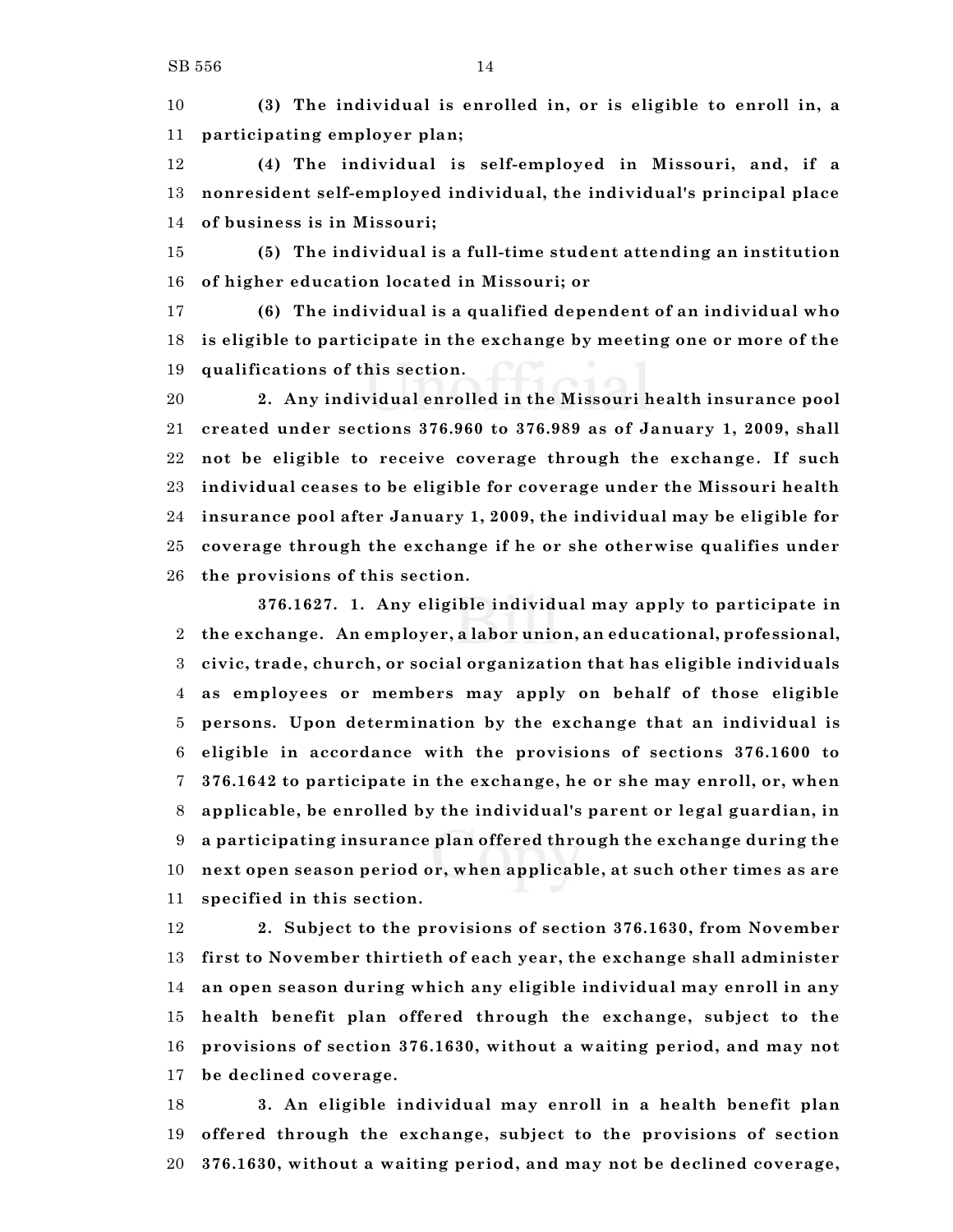**at a time other than the annual open season for any of the following reasons, provided the individual does so within sixty-three days of the triggering event:**

 **(1) The individual loses coverage in an existing health insurance plan due to the death of a spouse, parent, or legal guardian;**

 **(2) The individual, or a covered dependent, loses coverage in an existing health insurance plan due to a change in the individual's employment status;**

 **(3) The individual, or a covered dependent, loses coverage in an existing health insurance plan because of a divorce, separation, or other change in familial status;**

 **(4) The individual loses coverage in an existing health insurance plan because he or she achieves an age at which coverage lapses under that plan;**

 **(5) The individual, or a covered dependent, becomes newly eligible by becoming a resident of Missouri or because the individual's place of employment has been changed to Missouri;**

 **(6) The individual becomes newly eligible by becoming the spouse or dependent, by reason of birth, adoption, court order, or a change in custody arrangement, of an eligible individual;**

 **(7) The individual becomes subject to a court order requiring him or her to provide health insurance coverage to certain dependents, or enters into a new arrangement for the custody of dependents that requires the providing of health insurance for those dependents; or**

 **(8) The individual loses coverage in a plan offered through the exchange by reason of the plan terminating participation in the exchange prior to the end of the plan year;**

**376.1630. The following rules shall govern the imposition by carriers of any preexisting condition provisions and rating surcharges with respect to any participating individual covered by any participating plan:**

 **(1) Except as otherwise specified in subdivisions (3) and (4) of this section, during any open season a participating individual who elects to choose a different participating insurance plan or plan option for the next plan year, the individual shall not be subject to any preexisting condition provisions and shall be charged the standard rate of the new participating plan or plan option for persons of the**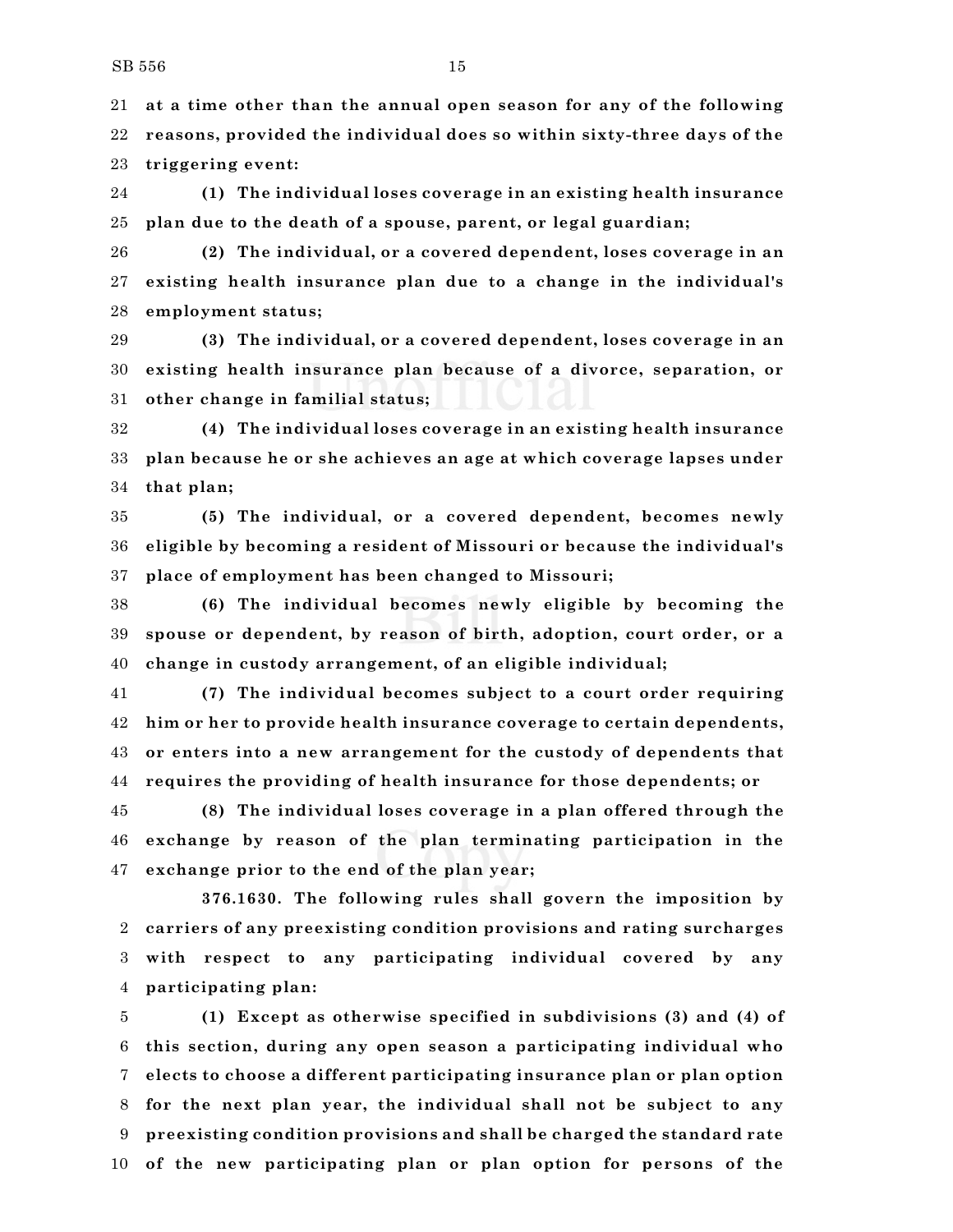**participating individual's age and geographic area. The same shall apply to any election by a participating individual of coverage for any dependent who is also a participating individual;**

 **(2) A new participating individual with eighteen months or more of creditable coverage who enrolls in a participating plan shall not be subject to any preexisting condition provisions and shall be charged the applicable age and geography adjusted standard rate for the participating plan;**

 **(3) A new participating individual with creditable coverage of between two and seventeen months may enroll in a participating insurance plan, but the participating individual may be subject to one or more preexisting condition provisions, for a period not to exceed twelve months, the number of such months to be reduced by the number of months of creditable coverage, or charged a premium not to exceed one hundred twenty-five percent of the otherwise applicable age and geography adjusted standard rate for the participating insurance plan, or both. Any such rate surcharge shall not be applied during the third or subsequent years of the individual's enrollment in any participating insurance plan;**

 **(4) A new participating individual with two months or less of creditable coverage may enroll in a participating insurance plan, but the participating individual may be subject to one or more preexisting condition provisions, for a period not to exceed twelve months, the number of such months to be reduced by the number of months of creditable coverage, or charged a premium not to exceed one hundred fifty percent of the otherwise applicable age and geography adjusted standard rate for the participating insurance plan, or both. Any such rate surcharge shall not be applied during the third or subsequent years of the individual's enrollment in any participating insurance plan;**

 **(5) In cases where an individual is enrolled in a plan offered through the exchange as a newly eligible dependent of a participating individual, by reason of birth, adoption, court order or a change in custody arrangement, either during open season or outside of open season in accordance with section 376.1627, a carrier shall not impose any preexisting condition provisions or any change in the rate charged to the participating individual, except for such difference, if any, in the**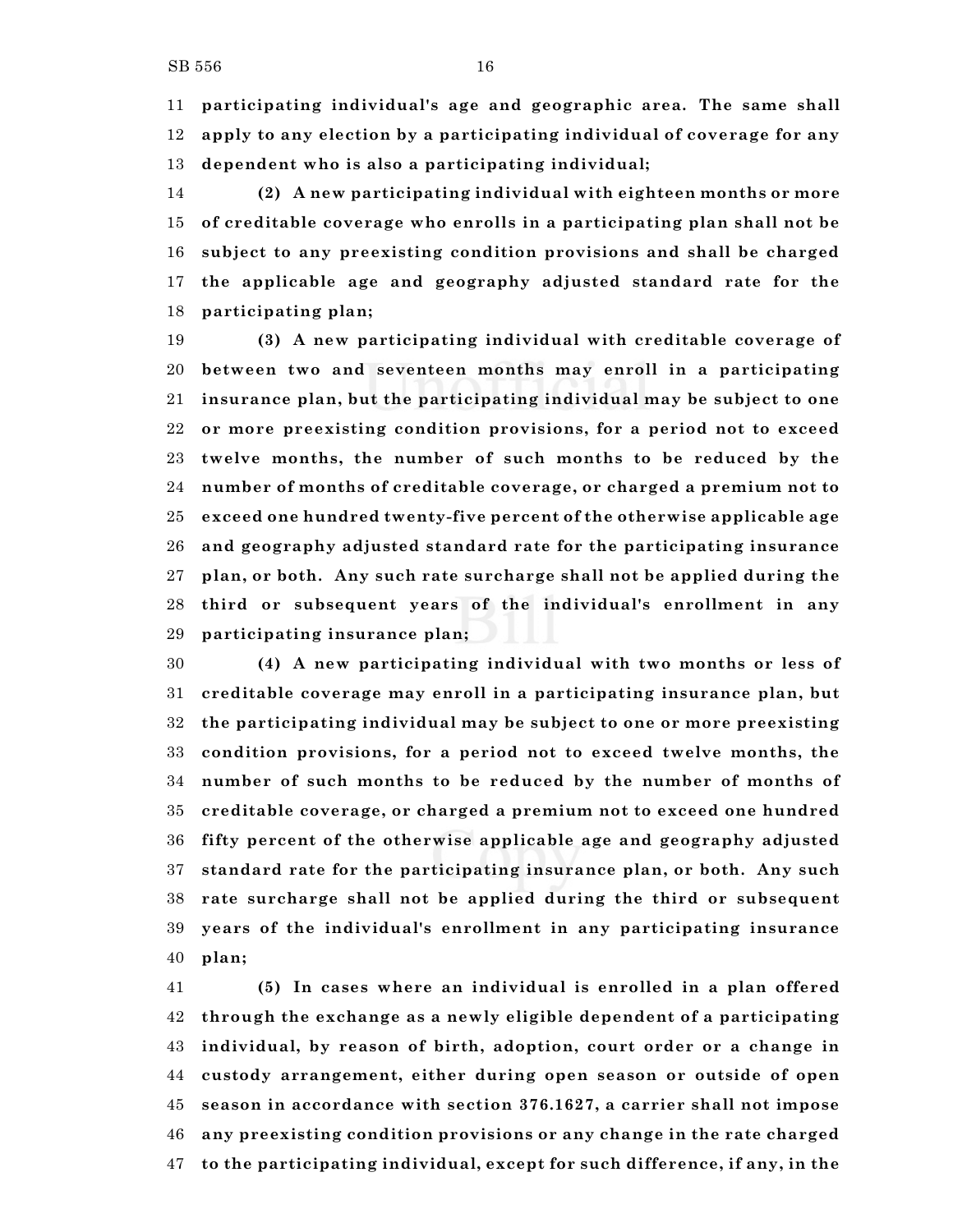**participating insurance plan's standard rates that reflect the addition of a new dependent to the participating individual's coverage;**

 **(6) Periods of creditable coverage with respect to an individual shall be established through presentation of certifications or in such other manner as may be specified in federal or state law;**

 **(7) For new participating individuals without creditable coverage, or with only limited creditable coverage as set forth in subdivisions (3) and (4) of this section, a carrier may elect to waive the imposition of preexisting condition provisions and instead extend the applicable rate surcharge for an additional year beyond the time provided for in those subdivisions;**

 **(8) For purposes of this section, any individual who is a participating individual by reason of enrollment in a participating employer plan shall be deemed to have eighteen months of creditable coverage;**

 **(9) For purposes of this section, any federal health coverage tax credit eligible individual shall be deemed to have eighteen months of creditable coverage.**

**376.1633. 1. Any participating individual may continue to elect coverage under a participating plan in accordance with the rules and procedures of the exchange if:**

**(1) The individual remains an eligible individual; and**

 **(2) The individual follows the participating plan's rules regarding cancellation for nonpayment of premiums or fraud.**

 **2. A participating individual's coverage under a participating plan may not be canceled or not renewed because of any change in employer or employment status, marital status, health status, age, membership in any organization, or other change that does not affect the individual's eligibility to participate in the exchange.**

 **3. A participating individual who is not a resident of Missouri and who ceases to be an eligible individual due to a qualifying event shall remain an eligible individual and shall be considered a participating individual for a period not to exceed thirty-six months from the date of the qualifying event, if:**

 **(1) The qualifying event consists of a loss of eligible individual status due to:**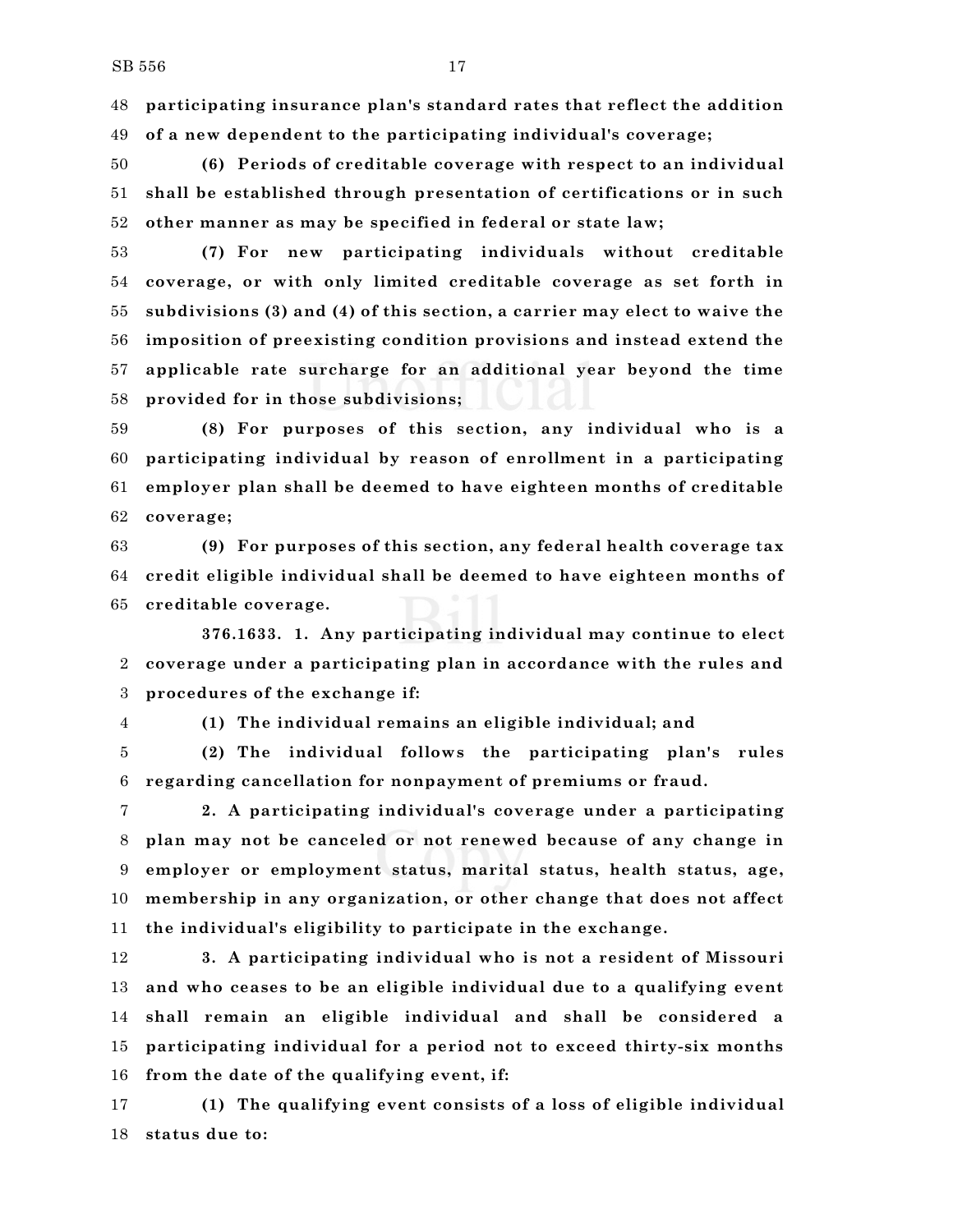**(a) Voluntary or involuntary termination of employment for reasons other than gross misconduct; or**

**(b) Loss of qualified dependent status for any reason; and**

 **(2) The participating individual elects to remain a participating individual and notifies the exchange of this election within sixty-three days of the qualifying event.**

**376.1636. 1. Any employer may apply to the exchange to be the sponsor of a participating employer plan.**

 **2. Any employer seeking to be the sponsor of a participating employer plan shall, as a condition of participation in the exchange, enter into a binding agreement with the exchange, which, at minimum, shall stipulate that:**

 **(1) The sponsoring employer designates the exchange director to be the plan's administrator for the employer's group health plan and the exchange director agrees to undertake the obligations required of a plan administrator under federal law;**

 **(2) Only the coverage and benefits offered by participating plans shall constitute the coverage and benefits of the participating employer plan;**

 **(3) That any individuals eligible to participate in the exchange by reason of their eligibility for coverage under the employer's participating plan, regardless of whether any such individuals would otherwise qualify as eligible individuals if not enrolled in the participating employer plan, may elect coverage under any participating insurance plan, and that neither the employer nor the exchange shall limit such individuals choice of coverage from among all the participating insurance plans;**

 **(4) The employer reserves the right to offer benefits supplemental to the benefits offered through the exchange, but any supplemental benefits offered by the employer shall constitute a separate plan or plans under federal law, for which the exchange director shall not be the plan administrator and for which neither the exchange director nor the exchange shall be responsible in any manner; (5) The employer agrees that, for the term of the agreement, the employer will not offer to individuals eligible to participate in the exchange due to their eligibility for coverage under the employer's participating employer plan any separate or competing group health**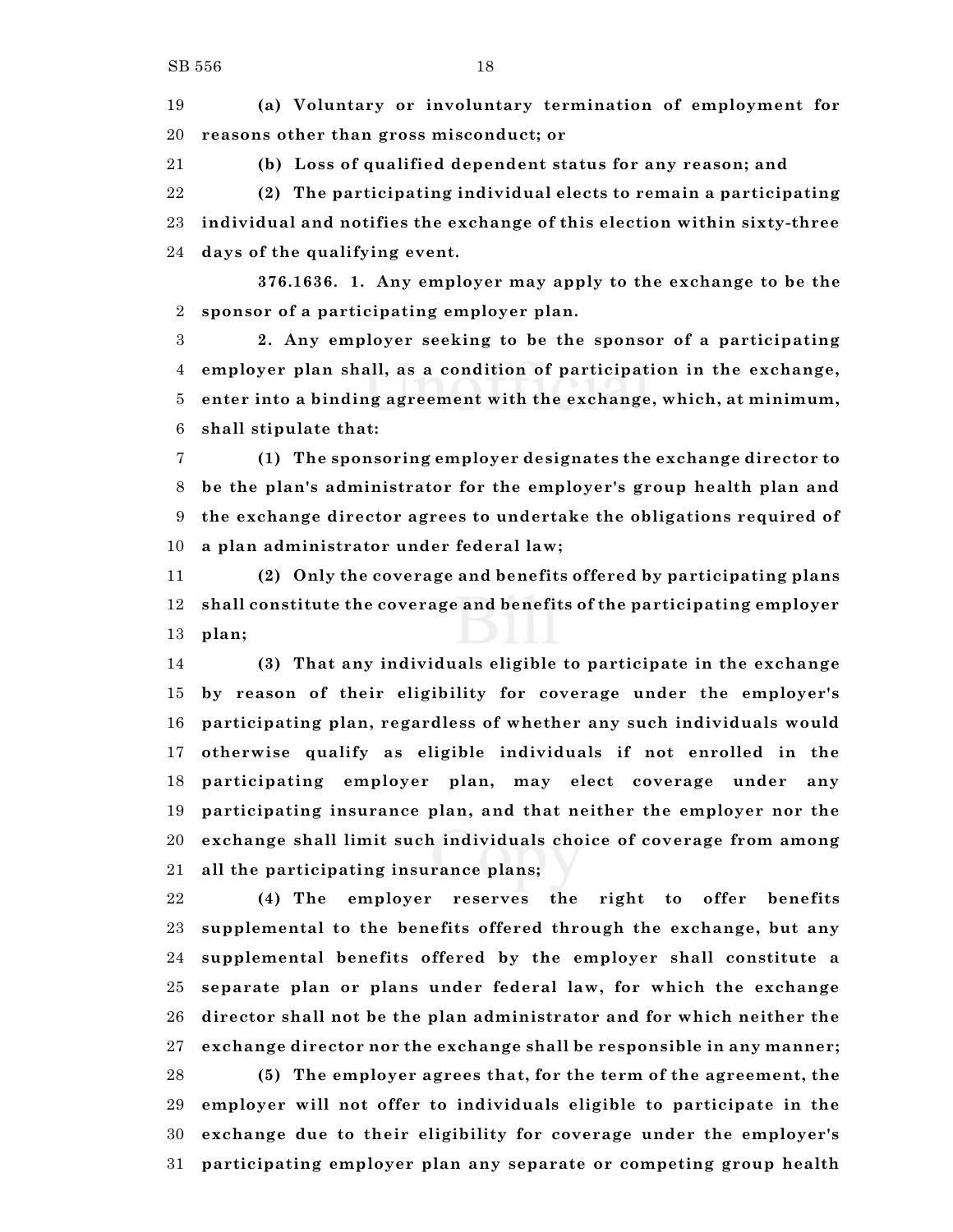**plan offering the same or substantially similar benefits as those provided by participating plans through the exchange, whether or not any of those individuals would otherwise qualify as eligible individuals absent their enrollment in the participating employer plan;**

 **(6) The employer reserves the right to determine the criteria for eligibility, enrollment, and participation in the participating employer plan and the terms and amounts of the employer's contributions to that plan, so long as for the term of the agreement with the exchange, the employer agrees not to alter or amend any criteria or contribution amounts at any time other than during an annual period designated by the exchange for participating employer plans to make such changes in conjunction with the exchange's annual open season;**

 **(7) The employer agrees to make available to the exchange director any of the employer's documents, records, or information, including copies of the employer's federal and state tax and wage reports, that the exchange board reasonably determines are necessary for the exchange director to verify:**

 **(a) That the employer is in compliance with the terms of its agreement with the exchange governing the employer's sponsorship of a participating employer plan;**

 **(b) That the participating employer plan is in compliance with the applicable federal and state laws relating to group health plans, particularly those relating to nondiscrimination in coverage; and**

 **(c) The eligibility, under the terms of the employer's plan, of those individuals enrolled in the participating employer plan;**

 **(8) The employer agrees to sponsor a cafeteria plan as permitted under 26 U.S.C. Section 125 for all employees eligible for coverage under the employer's participating employee plan.**

**376.1638. 1. An insurance producer licensed in Missouri may apply to the exchange on behalf of an employer seeking to sponsor a participating employer plan through the exchange. If the exchange enrolls individuals eligible for benefits under the terms of that participating employer plan, then the participating plan chosen by the individual shall pay the insurance producer that applied to the exchange on behalf of that employer the commission provided for in subsection 4 of this section.**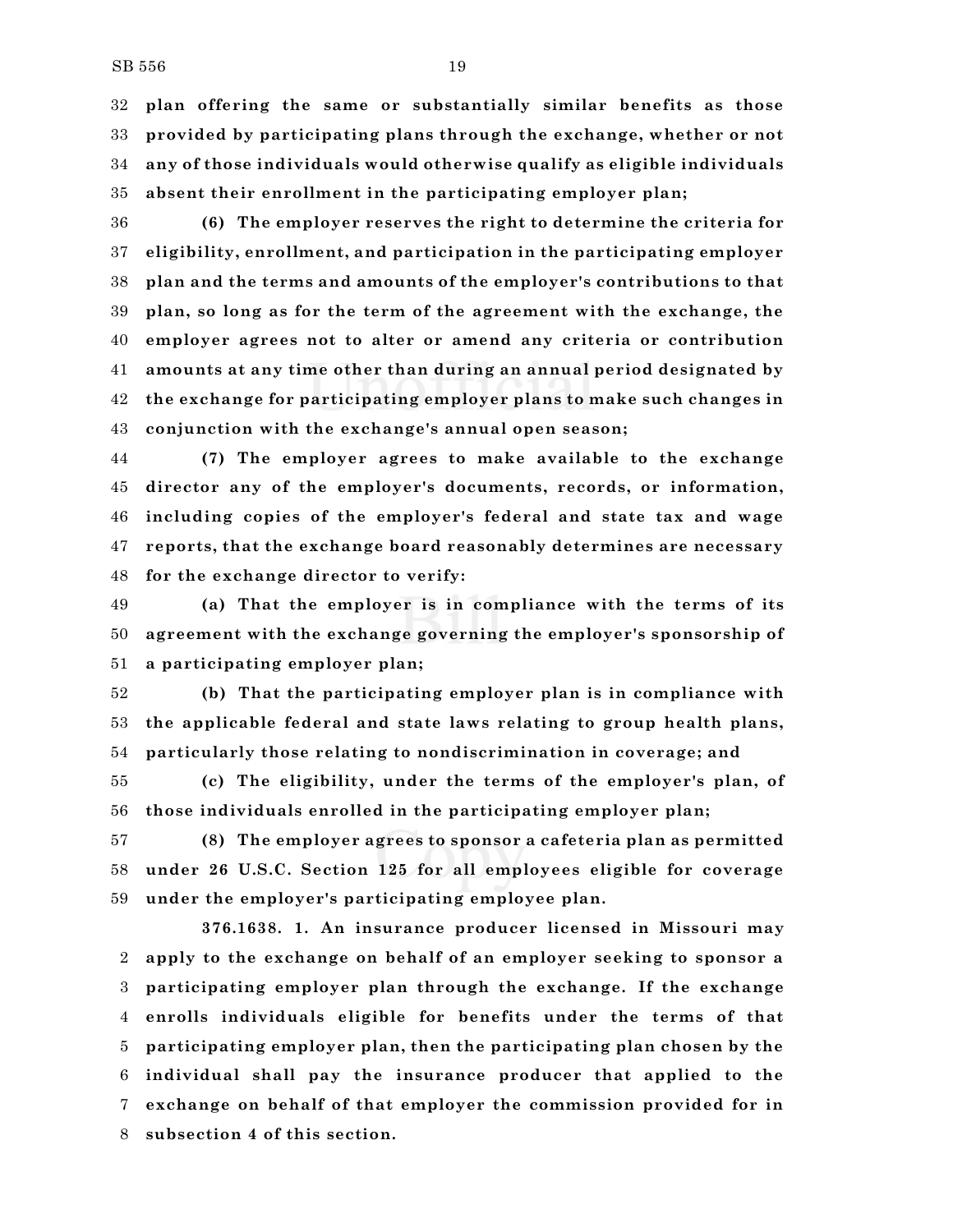**2. A membership organization, a professional organization, a trade association, or a civic association, may apply to the exchange on behalf of its members seeking enrollment in the exchange as participating individuals. If the exchange enrolls any of those individuals, then the participating plan chosen by the individual shall pay the membership organization the commission provided for in subsection 4 of this section.**

 **3. Nothing in this section shall be interpreted to mean that a membership organization that enrolls members in the exchange is licensed as an insurance producer or a membership organization may provide any other services requiring licensure as an insurance producer without first obtaining such a license.**

 **4. The director shall determine the amount of the standard commission paid to licensed insurance producers and other qualified entities for enrolling eligible individuals in the exchange. The amount of the commission shall be in an amount the director determines to be reasonable, based on commissions that are paid in the relevant market and other factors the director deems relevant.**

**376.1642. 1. There is hereby established in the state treasury a fund to be known as the "Direct Payment Stop Loss Fund", to be administered by the director or the department of insurance, financial and professional regulation. Any unexpended balance and any interest in the fund at the end of the biennium shall be exempt from the provisions of section 33.080, RSMo, relating to the transfer of unexpended balances to the general revenue fund. The fund shall consist of appropriations made to it annually by the general assembly and gifts, contributions, grants, or bequests received from federal, private, or other sources. The direct payment stop loss fund shall be a fund from which carriers offering participating plans through the Missouri health insurance exchange may receive reimbursement, to the extent of funds available therefore, for claims paid by such carriers for participating individuals covered under the participating plans issued under sections 376.1600 to 376.1642.**

 **2. Commencing January 1, 2009, carriers offering participating plans through the health insurance exchange shall be eligible to receive reimbursement from the direct payment stop loss fund for seventy percent of claims paid between fifty thousand and one hundred**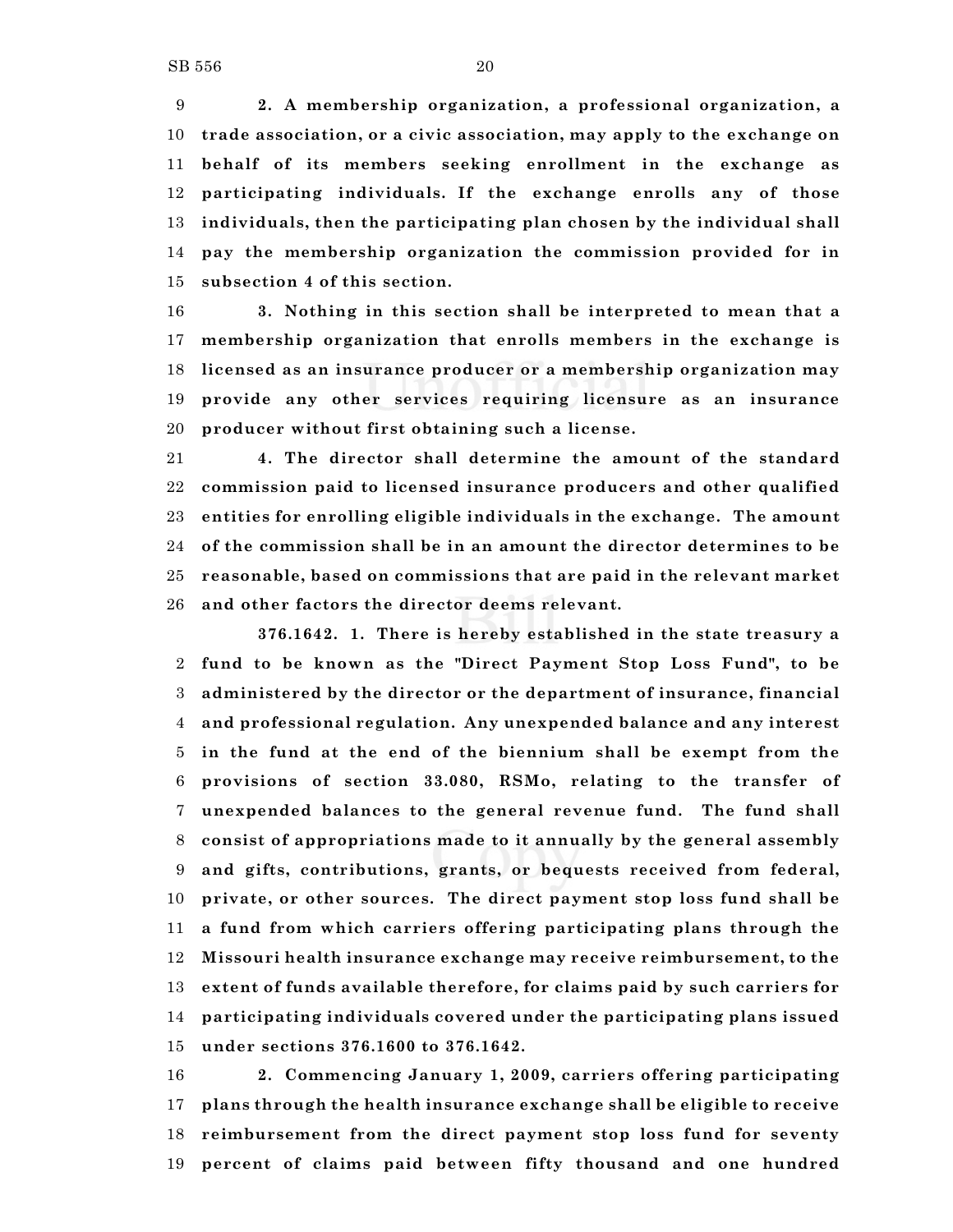**thousand dollars in a calendar year for any participating individual covered under a participating plan issued through the health insurance exchange.**

 **3. The director shall promulgate rules and regulations setting forth procedures for the operation of the direct payment stop loss fund and the distribution of monies from the fund.**

 **4. Claims shall be reported and funds shall be distributed on a calendar year basis. Claims shall be eligible for reimbursement only for the calendar year in which the claims are paid. Once claims paid on behalf of a participating individual reach or exceed one hundred thousand dollars in a given calendar year, no further claims paid on behalf of such participating individual in such calendar year shall be eligible for reimbursement. Claims paid within a calendar year shall be determined by the date of payment rather than date of service or date the claim was incurred. No participating carrier shall delay or defer payment of a claim solely for the purpose of causing the date of payment to fall into a subsequent calendar year. Participating carriers shall not be entitled to any reimbursement on behalf of a participating individual if the claims paid on behalf of that member in a given calendar year do not, in the aggregate, reach the applicable claims threshold. Additionally, claims paid on behalf of a covered member that exceed the claims corridor in a given calendar year shall not be eligible for reimbursement from the fund.**

 **5. Each carrier shall submit a request for reimbursement from the stop loss fund on a form prescribed by the director. Such request for reimbursement shall be submitted no later than April first following the end of the calendar year for which the reimbursement request is being made. The director may require carriers to submit such claims data in connection with the reimbursement request as the director deems necessary to enable the director to distribute monies and oversee the operation of the direct payment stop loss fund. The director may require that such data be submitted on a per member, aggregate, or categorical basis.**

 **6. The director shall calculate the total claims reimbursement amount for all carriers for the calendar year for which claims are being reported.**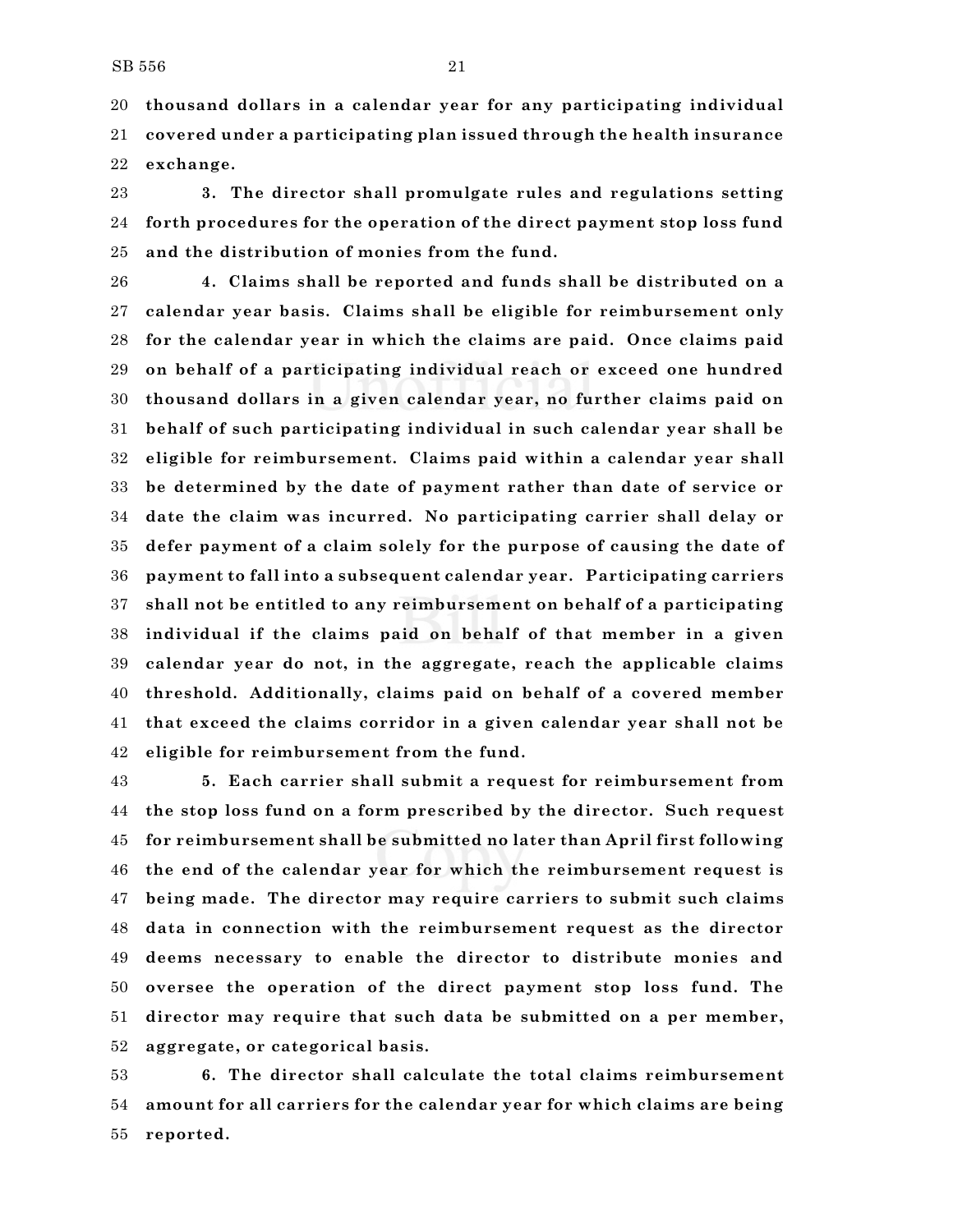**7. In the event that the total amount requested for reimbursement by all carriers for a calendar year exceeds funds available for distribution for claims paid by all carriers during that same calendar year, the director shall provide for the pro-rata**

 **distribution of the available funds. Each carrier shall be eligible to receive only such proportionate amount of the available funds as the individual carrier's total eligible claims paid bears to the total eligible claims paid by all carriers.**

 **8. In the event that funds available for distribution for claims paid by all carriers during a calendar year exceeds the total amount requested for reimbursement by all carriers during that same calendar year, any excess funds shall be carried forward and will not affect monies appropriated for the direct payment stop loss fund in the next calendar year.**

 **9. Upon the request of the director, each carrier shall be required to furnish such data as the director deems necessary to oversee the operation of the direct payment stop loss fund. Such data shall be furnished in a form prescribed by the director.**

 **10. The director may obtain the services of an organization to administer the direct payment stop loss fund. The director shall establish guidelines for the submission of proposals by organizations for the purposes of administering the fund. The director shall make a determination whether to approve, disapprove, or recommend modification to the proposal of an applicant to administer the fund. An organization approved to administer the fund shall submit reports to the director in such form and at times as may be required by the director in order to facilitate evaluation and ensure orderly operation of the fund, including, but not limited to, an annual report of the affairs and operations of the fund, such report to be delivered to the director, the house budget committee chair, and the senate appropriations committee chair. An organization approved to administer the fund shall maintain records in a form prescribed by the director and which shall be available for inspection by or at the request of the director. The director shall determine the amount of compensation to be allocated to an approved organization as payment for fund administration. Compensation shall be payable from the direct payment stop loss fund. An organization approved to administer the**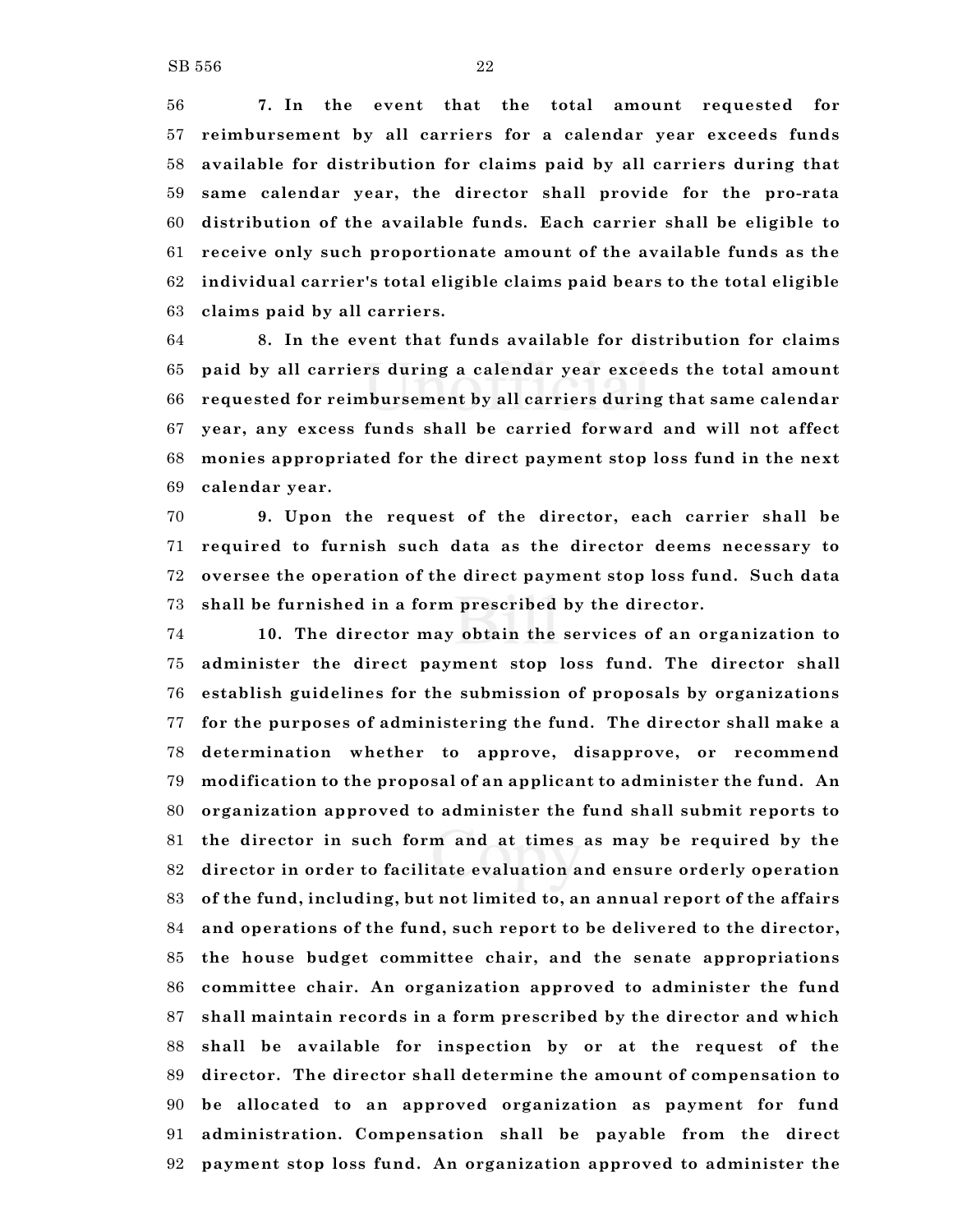**fund may be removed by the director and shall cooperate in the orderly transition of services to another approved organization or to the director.**

 **11. If the director deems it appropriate for the proper administration of the direct payment stop loss fund, the administrator of the fund, on behalf of and with the prior approval of the director, shall be authorized to purchase stop loss insurance or reinsurance or both from an insurance company licensed to write such type of insurance in this state. Such stop loss insurance or reinsurance may be purchased to the extent of funds available therefore within such funds which are available for purposes of the stop loss fund.**

 **12. Beginning January 1, 2010, and annually thereafter, the director shall submit a report to the general assembly evaluating the effectiveness of the direct stop loss fund. The report shall include any recommendations that the director deems relevant. The report, however, shall contain recommendations whether the reinsurance threshold or attachment point delineated in this section shall be lowered and the reinsurance corridor be expanded to lower premium costs and assist carriers with combating adverse selection or whether the threshold should be increased in order to protect the solvency of the fund.**

 **13. The director is authorized to promulgate rules and regulations to implement the provisions of this section. Any rule or portion of a rule, as that term is defined in section 536.010, RSMo, that is created under the authority delegated in this section shall become effective only if it complies with and is subject to all of the provisions of chapter 536, RSMo, and, if applicable, section 536.028, RSMo. This section and chapter 536, RSMo, are nonseverable and if any of the powers vested with the general assembly pursuant to chapter 536, RSMo, to review, to delay the effective date, or to disapprove and annul a rule are subsequently held unconstitutional, then the grant of rulemaking authority and any rule proposed or adopted after August 28, 2007, shall be invalid and void.**

**376.1850. 1. Each employer in Missouri shall annually file with the director of the department of insurance, financial and professional regulation a form for each employee employed within this state indicating the health insurance coverage status of the employee and**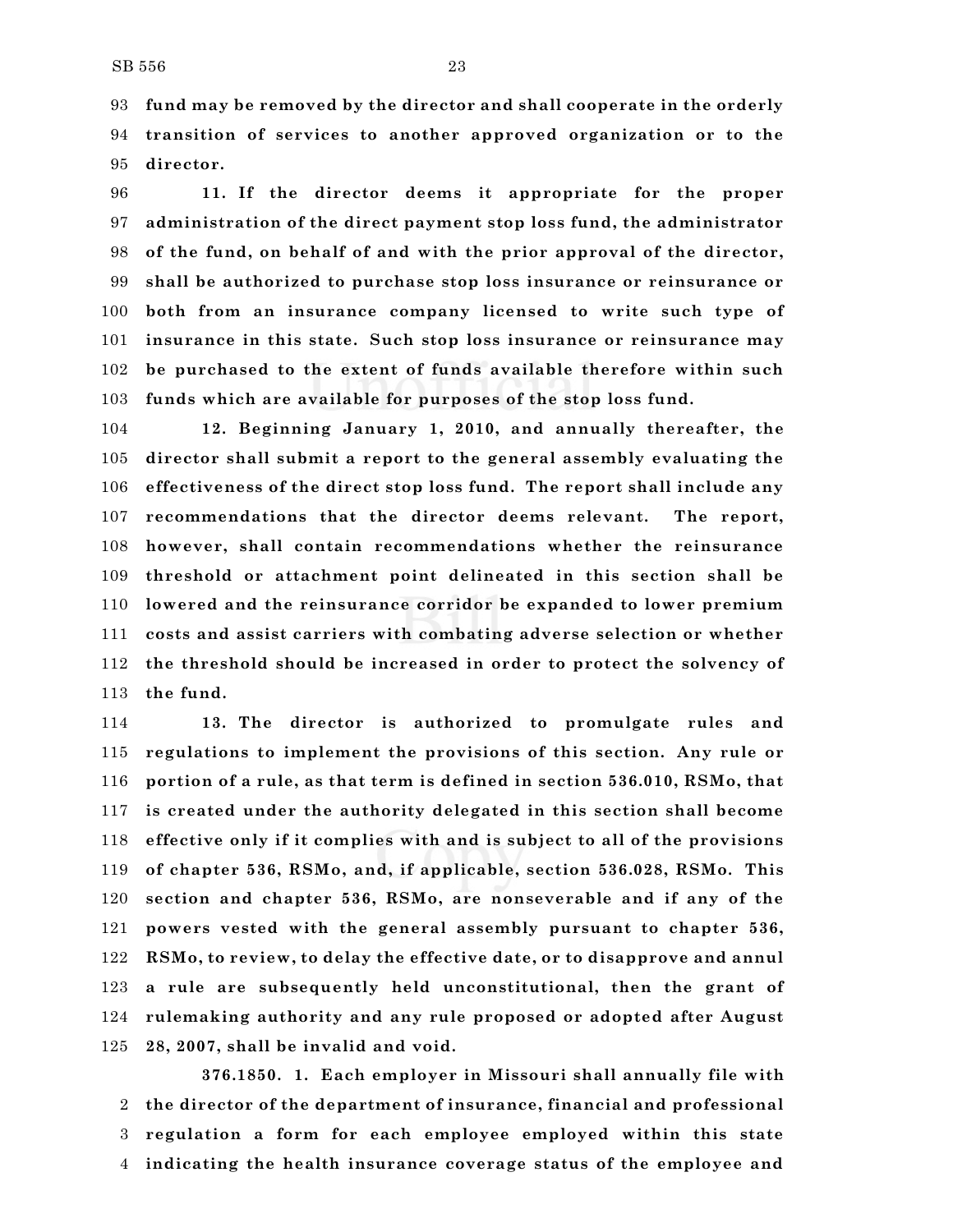**the employee's dependents including the source of coverage and the name of the insurer or plan sponsor and, if no coverage is indicated:**

 **(1) The employee's election to, in lieu of insurance coverage, post a bond or establish an account in accordance with section 376.1852;**

 **(2) The employee's election to apply, or not apply, for coverage through the Missouri health insurance exchange under sections 376.1600 to 376.1642; or**

 **(3) The employee's election to be considered, or not to be considered, for any publicly financed health insurance program or premium subsidy program administered by Missouri.**

 **2. Each form shall be signed by the individual to whom it pertains.**

 **3. Each self-employed individual in Missouri shall annually file the same form with the director of the department of insurance, financial and professional regulation.**

 **4. The family support division of the department of social services shall annually file the same form with the director on behalf of all individuals receiving benefits under the state's medical assistance program on behalf of needy persons, Title XIX, Public Law 89-97, 1965 amendments to the federal Social Security Act, 42 U.S.C. Section 301, et seq; under chapter 208, RSMo, and the health insurance for uninsured children under sections 208.631 to 208.657, RSMo, excepting such individuals as who are also covered by Part A or Part B of Title XVIII of the Social Security Act, 79 Stat. 291; 42 U.S.C. § 1395c, et seq. or 1395j, et seq., respectively.**

 **5. For purposes of this section, health insurance coverage shall not include any coverage consisting solely of one or more excepted benefits.**

 **6. The director shall prepare and distribute such forms. The director shall promulgate rules and regulations to implement the provisions of this section. Any rule or portion of a rule, as that term is defined in section 536.010, RSMo, that is created under the authority delegated in this section shall become effective only if it complies with and is subject to all of the provisions of chapter 536, RSMo, and, if applicable, section 536.028, RSMo. This section and chapter 536, RSMo, are nonseverable and if any of the powers vested with the general assembly pursuant to chapter 536, RSMo, to review, to delay the**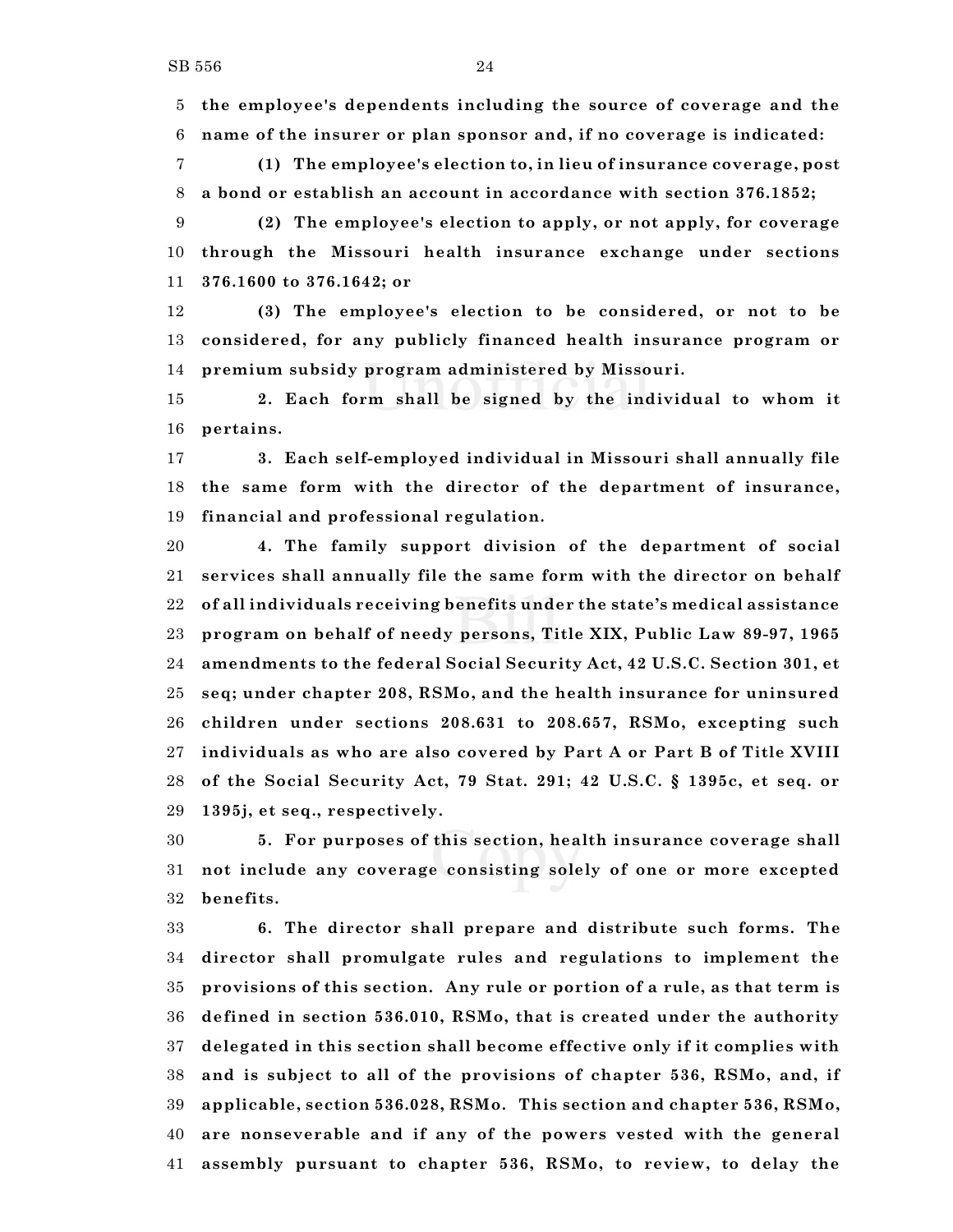**effective date, or to disapprove and annul a rule are subsequently held unconstitutional, then the grant of rulemaking authority and any rule**

**proposed or adopted after August 28, 2007, shall be invalid and void.**

**376.1852. 1. On or after January 1, 2009, the following individuals who are twenty-one years of age or older and have not yet attained the age of sixty-five shall offer proof of their ability to pay for medical care for themselves and their dependents:**

**(1) Residents of this state; or**

 **(2) Individuals who become residents of Missouri, within 63 days of establishing residency.**

 **2. Individuals subject to the requirement in subsection 1 of this section shall be deemed to be in compliance with said requirement if they either:**

 **(1) Indicated coverage under any health benefit plan in accordance with section 376.1850; or**

 **(2) Demonstrate proof of financial security in accordance with subsection 3 of this section.**

 **3. Individuals electing to demonstrate proof of financial security to pay for medical expenditures shall present to the department of revenue, a bond in the amount of ten thousand dollars, or shall deposit with the department of revenue, ten thousand dollars in an escrow account that shall bear interest at a rate determined in accordance with the provisions of section 32.065, RSMo.**

 **4. If in any calendar year the director of the department of revenue receives information that an individual subject to the requirement in subsection 1 of this section has defaulted on paying his or her medical bills, has had a judgment rendered against him or her for unpaid hospital or health care provider claims or otherwise has failed to pay for medical claims, the director of the department of revenue shall:**

 **(1) Establish an escrow account in the name of said individual; and**

 **(2) (a) Retain and deposit in said account all such funds as may be owed to said individual by the state of Missouri, including but not limited to any overpayment by said individual of any taxes imposed by the state of Missouri; or**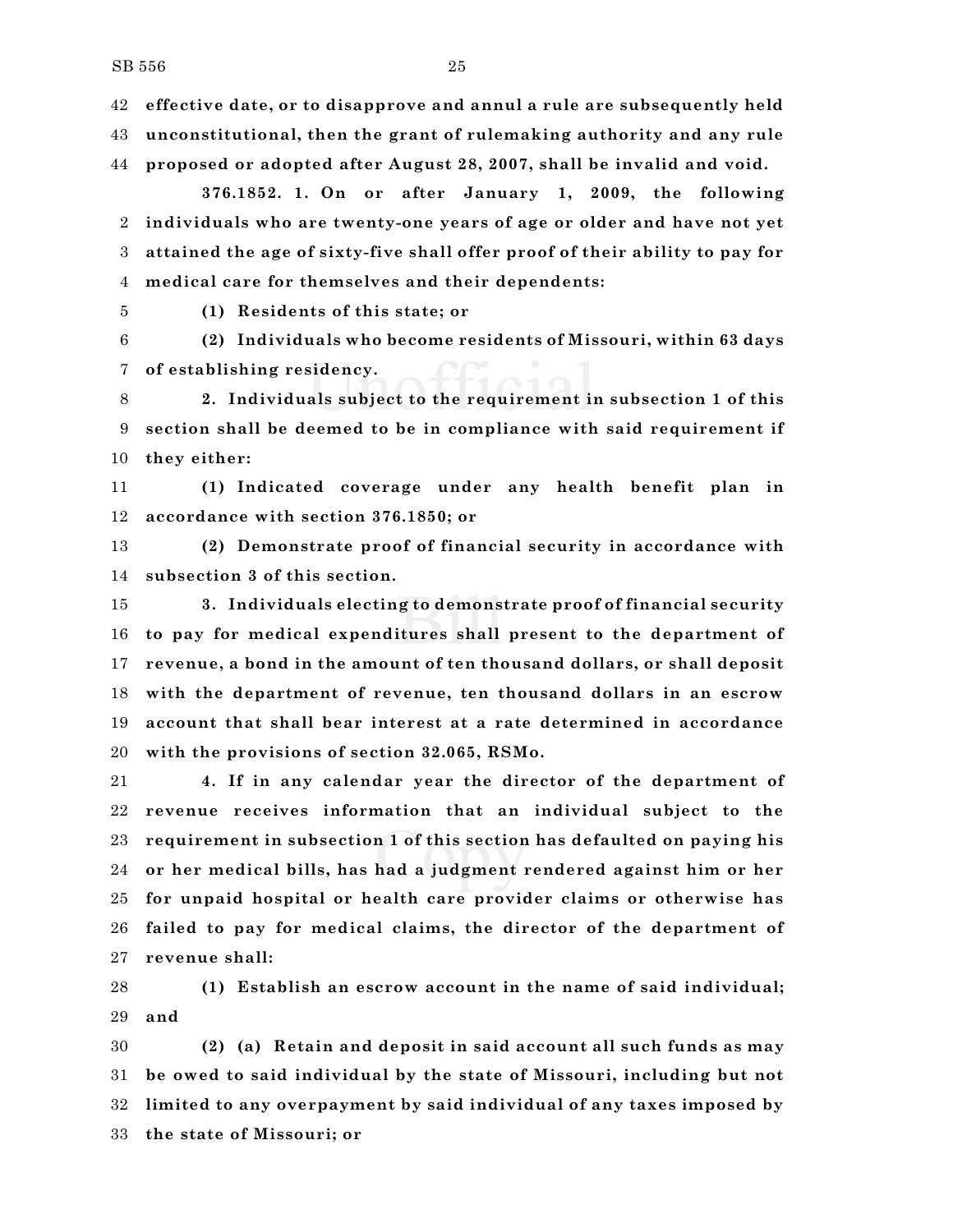**(b) Obtain an order for the attachment or garnishment of the individual's wages to satisfy the requirements of this section; or**

 **(c) Take action under both paragraphs (a) and (b) of this subdivision.**

 **5. With respect to any escrow account established in accordance with this section, either by reason of an individual making the election specified in subsection 3 of this section, or by reason of an individual being subject to subsection 4 of this section:**

 **(1) The amount deposited, retained, or collected shall not exceed ten thousand dollars in aggregate for any such individual;**

 **(2) Nothing in this section shall be construed to authorize the director of the department of revenue to retain any amount for such purposes that otherwise would be paid to a claimant agency or agencies of the state of Missouri;**

 **(3) Monies held in escrow accordance with this section, shall be disbursed by the director of the department of revenue only to pay for medical claims for healthcare services provided to the individual if the individual has defaulted on payment for such services. Any hospital or healthcare provider may submit a claim to the director for unpaid medical claims from the escrow account. If the amount of moneys held in the escrow account are insufficient to pay such medical claims, the hospital or healthcare provider may request that the director seek an order to garnish the individual's wages. The director shall send the individual notice within fifteen days of receiving such claim and the individual may request a hearing to contest payment from the escrow account or the attachment of wages. If a hearing is not requested within fifteen days of receiving the notice, the director may proceed to make payment from the escrow account or seek an order for attachment of wages, or both. If a hearing is requested, the hearing shall be deemed to be a contested case and the procedures applicable to the processing of such hearings and determinations shall be those established by chapter 536, RSMo. Final decisions of the director of the department of revenue under this section shall be subject to review on the record by the circuit court under chapter 536, RSMo.**

 **6. The director of the department of revenue shall close the account and remit the remaining funds to the individual within six months of receiving notification that the individual has:**